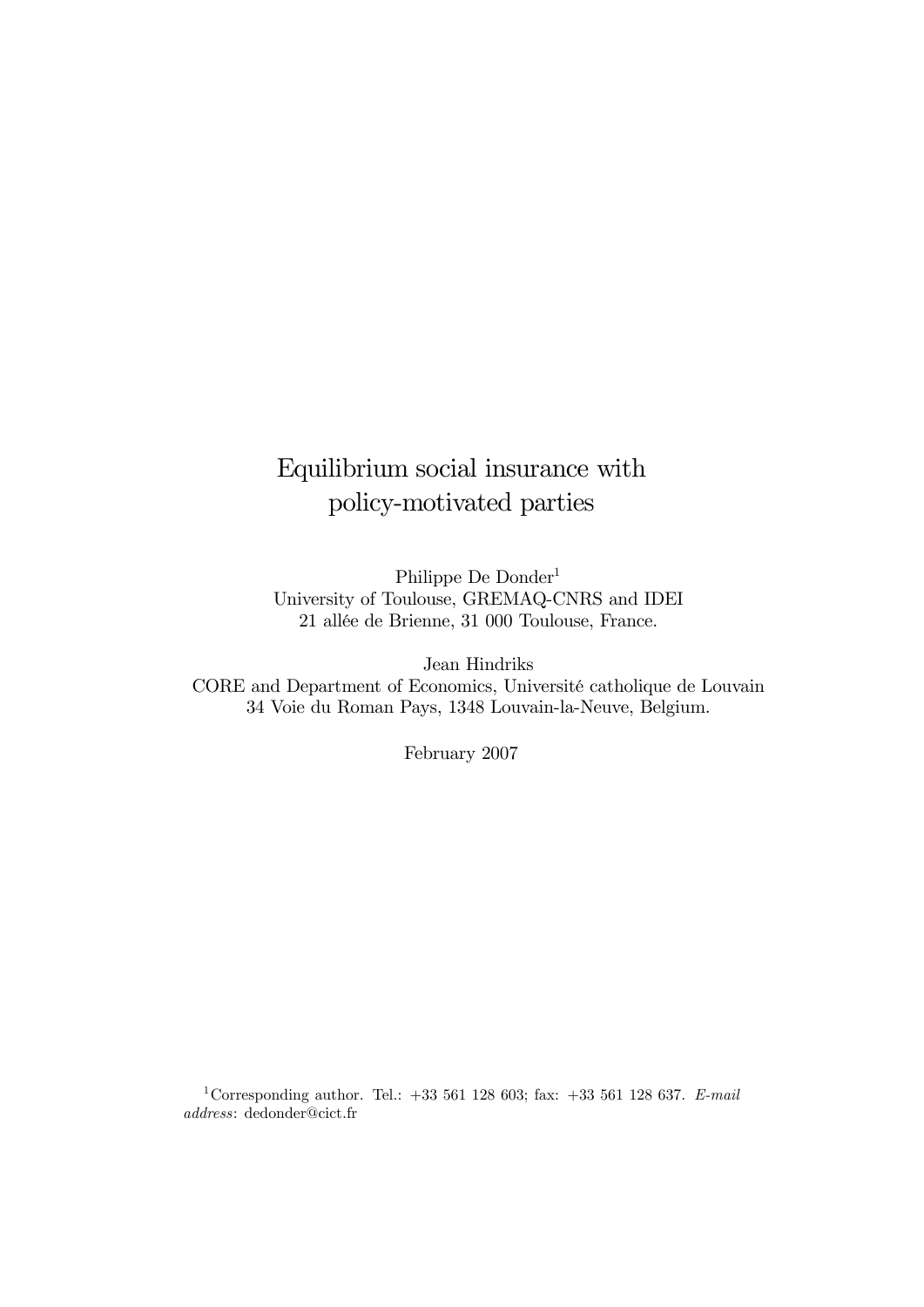#### Abstract

We study the political economy of social insurance with voters' heterogeneity on two dimensions: income and risk levels. Individuals vote over the extent of social insurance, which they can complement on the private market. We model political competition à la Wittman, with two parties maximizing the utility of their members. We obtain equilibrium policy differentiation with the Left party proposing more social insurance than the Right party. The Right party attracts the less risky and richer individuals, and the Left party attracts the more risky and poorer individuals. In equilibrium, each party is tying for winning. Unlike the median voter outcome, our equilibrium outcome depends on the whole income and risk distribution. Conditional on the risk distribution, more income inequality does not necessarily lead to higher demand for social insurance. In fact we find that more income polarization leads both parties to propose less social insurance. We also contrast our political equilibrium with the Rawlsian and utilitarian outcomes. Finally, we provide in the appendix a first try at calibrating the model with real data, using U.S. data from the PSID survey.

Keywords: electoral competition, endogenous parties, Wittman equilibrium, social insurance, adverse selection.

JEL classification: H23, H50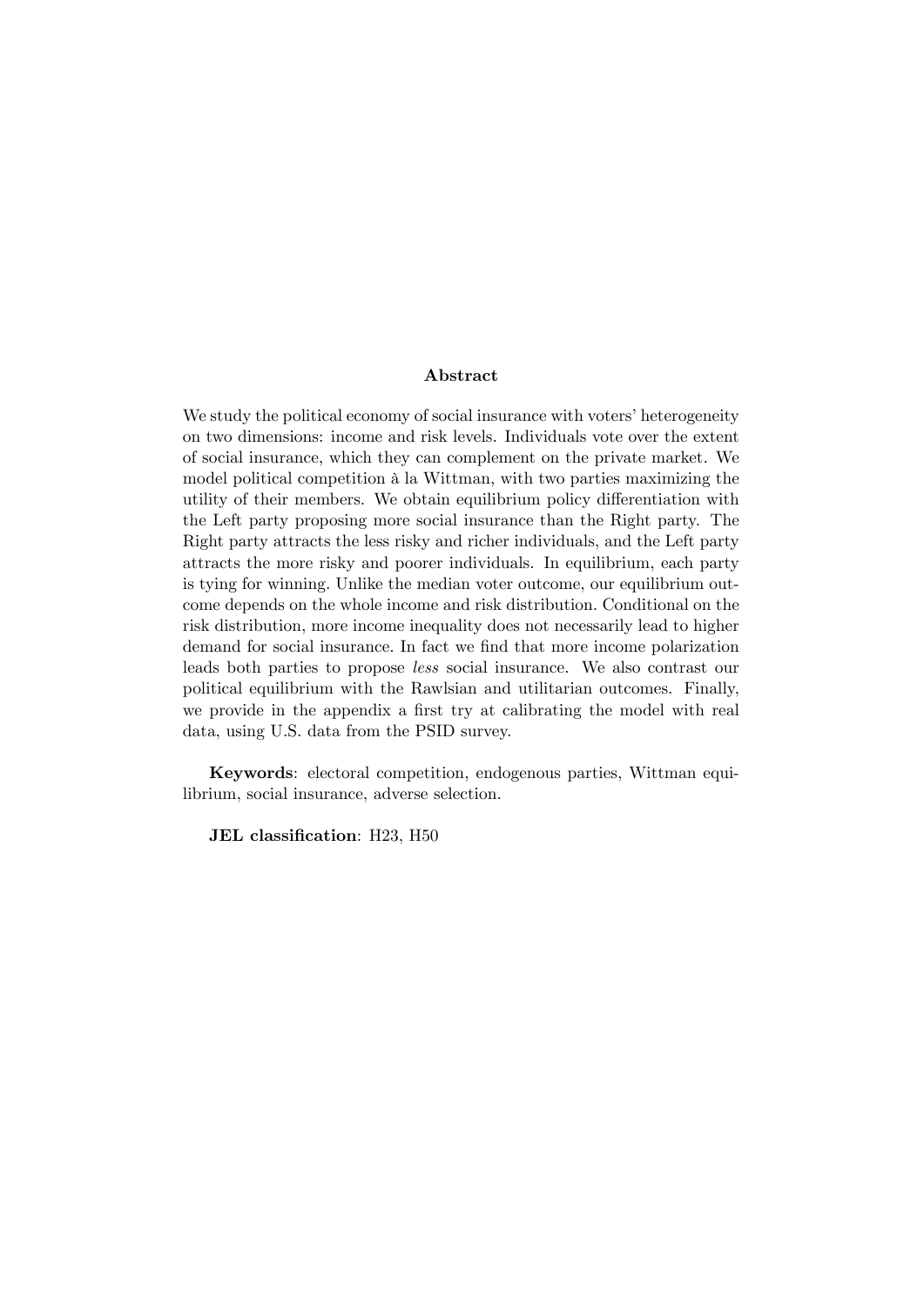### 1 Introduction

The Downsian model of two-party competition over a single dimension predicts party convergence to the median voter's most preferred policy if parties are motivated solely by winning the election and voters' preferences satisfy certain properties (single-peakedness or single-crossing mainly). While Downs(1951) has inspired a very fruitful literature on spatial competition, the Downsian model fails to predict the persistent party divergence we observe. Divergence between party positions is well documented in Alesina and Rosenthal (1995) and Poole and Rosenthal (1984a,1984b) for the US, Hofferbert and Budge (1992) for the UK and Hofferbert and Klingemann (1990) for Germany. Also, Mac Donald et al. (1991) show that Western European political parties exhibit a tendency toward polarized politics, with the absence of party position in the center of the distribution of voters' ideal points.

In this paper, we use a political economy model that results in party divergence. Following Wittman, we modify the standard Downsian model to permit parties to care both about winning elections and about policy. More precisely, political parties have policy preferences and adopt policy positions which trade off those preferences against their chance of winning the election. Unlike many other models that generate centrifugal forces, this approach generates divergence simply by making realistic assumptions about the nature of political parties and voters motivations. In particular, as Roemer (2007) points out, parties are inevitably associated with ideologies and their members have an influence in shaping policies.

In his seminal paper, Wittman (1973) assumes that parties are uncertain about the election results when choosing their platform and that they choose policies in order to maximize expected utility. However, Wittman (1973) does not explain where the party preferences come from, and makes no attempt to relate them to voters preferences. Later, Ortuño-Ortín and Roemer (2000) assume that parties maximize the expected utility of their members which consist of all the citizens who vote for this party (i.e., who prefer the policy proposed by this party to the one proposed by the other party). This was coined the endogenous Wittman equilibrium. Therefore, what political parties offer depends on who they attract and who they attract depends on what they offer. This is akin to the idea that citizens vote with their feet as well as in the voting booth.<sup>1</sup>In their model, individuals with different income endowments vote over a proportional income tax rate to Önance a public good. In stark contrast with the Downsian results, they obtain that the expected equilibrium tax rate does not coincide with the median voter outcome. Moreover, the expected tax rate is not increasing with

<sup>&</sup>lt;sup>1</sup>See Baron (1993) and Caplin and Nalebuff (1997) for similar ideas.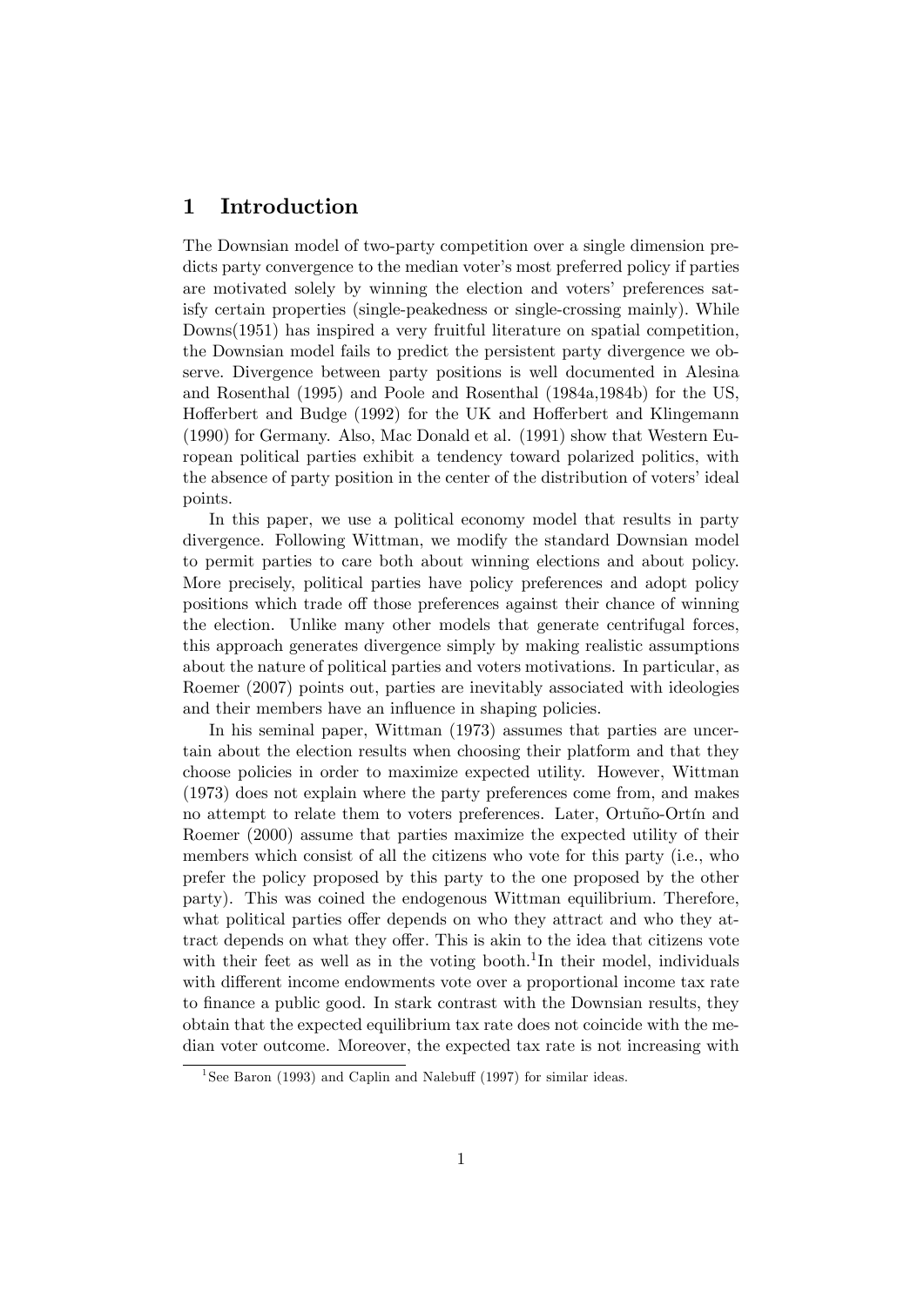income inequality (as defined by the difference between mean and median income levels).

Our objective in this paper is to develop a political model where endogenously formed policy-motivated parties compete over the size of social insurance when there exists a possibility of substitution with private insurance. The reason for concentrating on social insurance is that it is a central source of disagreement among political parties in many countries. In our model, there are two reasons for supporting social insurance. The first reason is redistribution. Social insurance financing is usually income-related, which implies redistribution from rich to poor. Social insurance is also pooling different risk levels which implies redistribution from low-risk to high-risk individuals. In contrast, private insurance premia are not related to income but are related to risk, which eliminates either form of redistribution.

The second reason to support social insurance is efficiency. Contrary to many papers in the literature which assume perfect private insurance, $2$  we introduce adverse selection in the private insurance market. This generates insurance rationing and provides an efficiency argument for social insurance.

When voting over the level of social insurance, individuals know they can buy additional insurance on the private market. Following De Donder and Hindriks (2003), we adopt Yaari (1987)'s dual theory of choice under uncertainty where risk aversion does not require decreasing marginal utility of income, but is translated into a transformation of probabilities. This formulation, where attitudes towards risk and wealth are separated, allows us to obtain insights that could hardly be obtained with the expected utility model. However, there are two distinct features of this model compared to De Donder and Hindriks (2003). First, we depart from the Downsian median voter approach. Second, distortionary financing of social insurance generates interior preferences for social insurance and thus the need for topping up with private insurance.

A nice feature of our model is that the multi-dimensional types can be aggregated into a single dimensional type function which reflects differences in both income and risks. Hence individuals with different income and risk may have the same preference over social insurance. Using this type aggregator will prove useful to analyze voting outcomes. We then perform numerical simulations of the political equilibrium outcome. Our main objectives are, first, to compare the Wittman equilibrium with other allocations, such as the Downsian equilibrium, the Rawlsian and the utilitarian allocations and, second, to perform a comparative statics analysis with respect to variations in electoral uncertainty, distortions in taxation and the distribution of income (both its skewness and its polarization).

<sup>&</sup>lt;sup>2</sup>See e.g., Blomqvist and Horn (1984), Rochet (1991), Cremer and Pestieau (1996), Gouveia (1997), and Petretto (1999).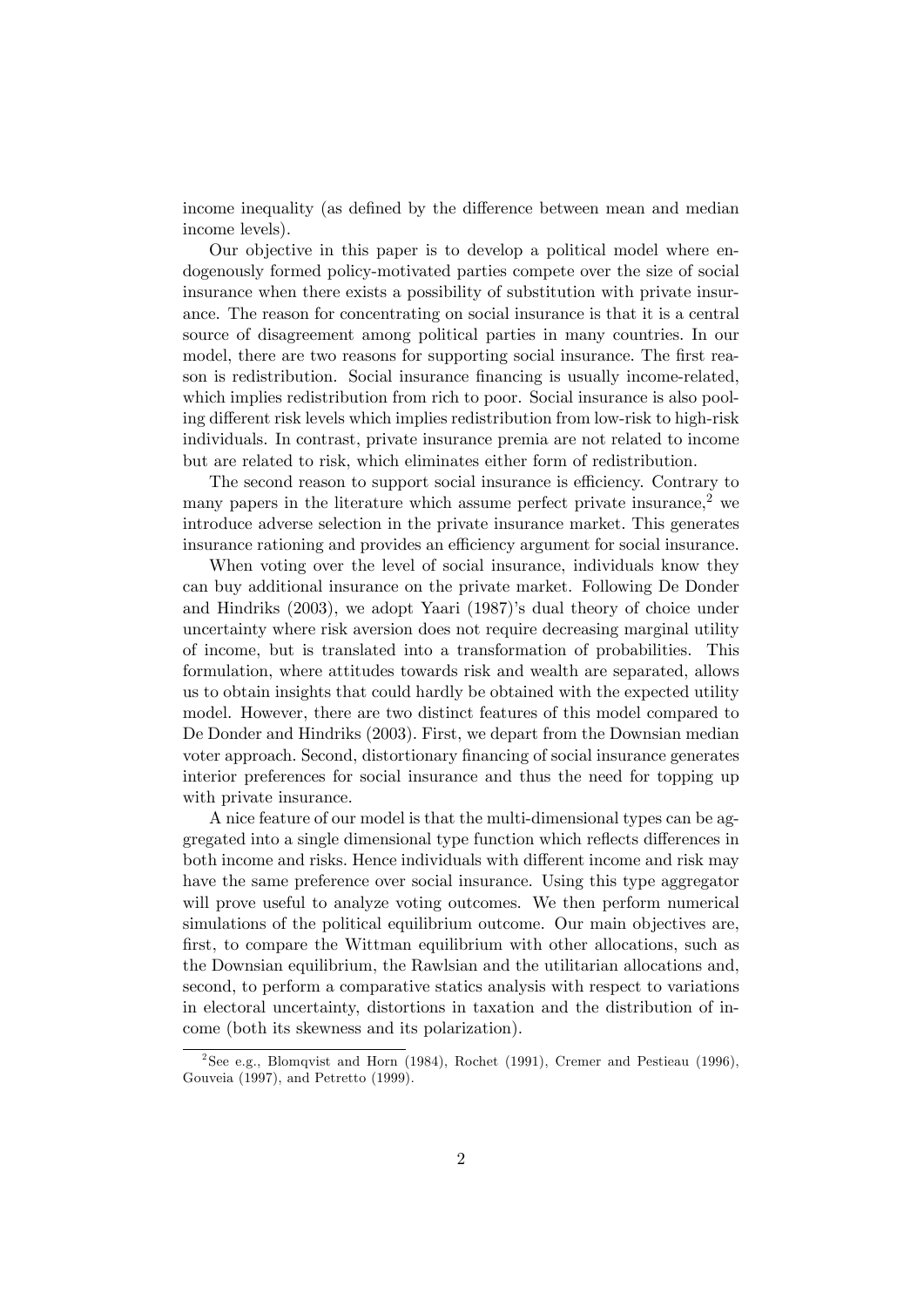Our main results are as follows. With two-party competition, we obtain policy differentiation with the Left party proposing more social insurance and attracting the support of the poorer and riskier individuals and the Right party offering less social insurance to attract the richer and safer individuals. Parties pick a policy equidistant from the median most preferred policy, with each party tying for winning the election. Policy choices are strategic complements with one party offering more social insurance when the other does. This is due to the endogenous change in parties' memberships as policy choices change. The amount of social insurance that the parties choose to offer in equilibrium depends on the whole income distribution rather than simply on the gap between the median and mean income levels. Increasing the skewness of the income distribution leads both parties to o§er more social insurance, while increasing income polarization reduces the amount of social insurance each party will offer. Income polarization can take either the form of a mean-preserving shift to the tails of the income distribution or increased spread of the income distribution. We also compare the political equilibrium outcome to the Rawlsian and utilitarian outcomes. We find that both parties always propose less social insurance than the Rawlsian level. The utilitarian outcome differs in general from the expected endogenous Wittman equilibrium outcome. When risks and income are not correlated, with a uniform distribution of risks and a positively skewed distribution of income, we obtain that the expected endogenous Wittman equilibrium rate is larger than the utilitarian level.

Finally, we provide a simple calibration of our model to U.S. data on health insurance and compute the equilibrium position of each political party.

The paper is organized as follows. Section 2 presents the economic model. Section 3 describes the individual preferences for social insurance given the possibility of topping up with private insurance. Section 4 presents the political competition model and the equilibrium concept. Section 5 contains the results. We calibrate the model to US data on health insurance in an appendix.

### 2 The model

We describe briefly the economic model which is adapted from De Donder and Hindriks (2003) to allow for distortionary financing of social insurance. There is a continuum of individuals who differ in income  $w \in [w, \bar{w}]$  and risk  $\theta \in [\underline{\theta}, \overline{\theta}]$  continuously distributed according to a joint distribution function  $H(w, \theta)$ , with the frequency distribution denoted by  $h(w, \theta)$ . The mar- $H(w, \theta)$ , with the frequency distribution denoted by  $h(w, \theta)$ . ginal distribution of risks in the population is denoted by  $F(\theta)$ , with mean  $\theta_{\mu} = \int_{\theta}^{\theta} \theta dF(\theta)$  and median  $\theta_m = F^{-1}(1/2)$ . The risk is the probability of incurring a damage of fixed value (normalized to one). Income levels are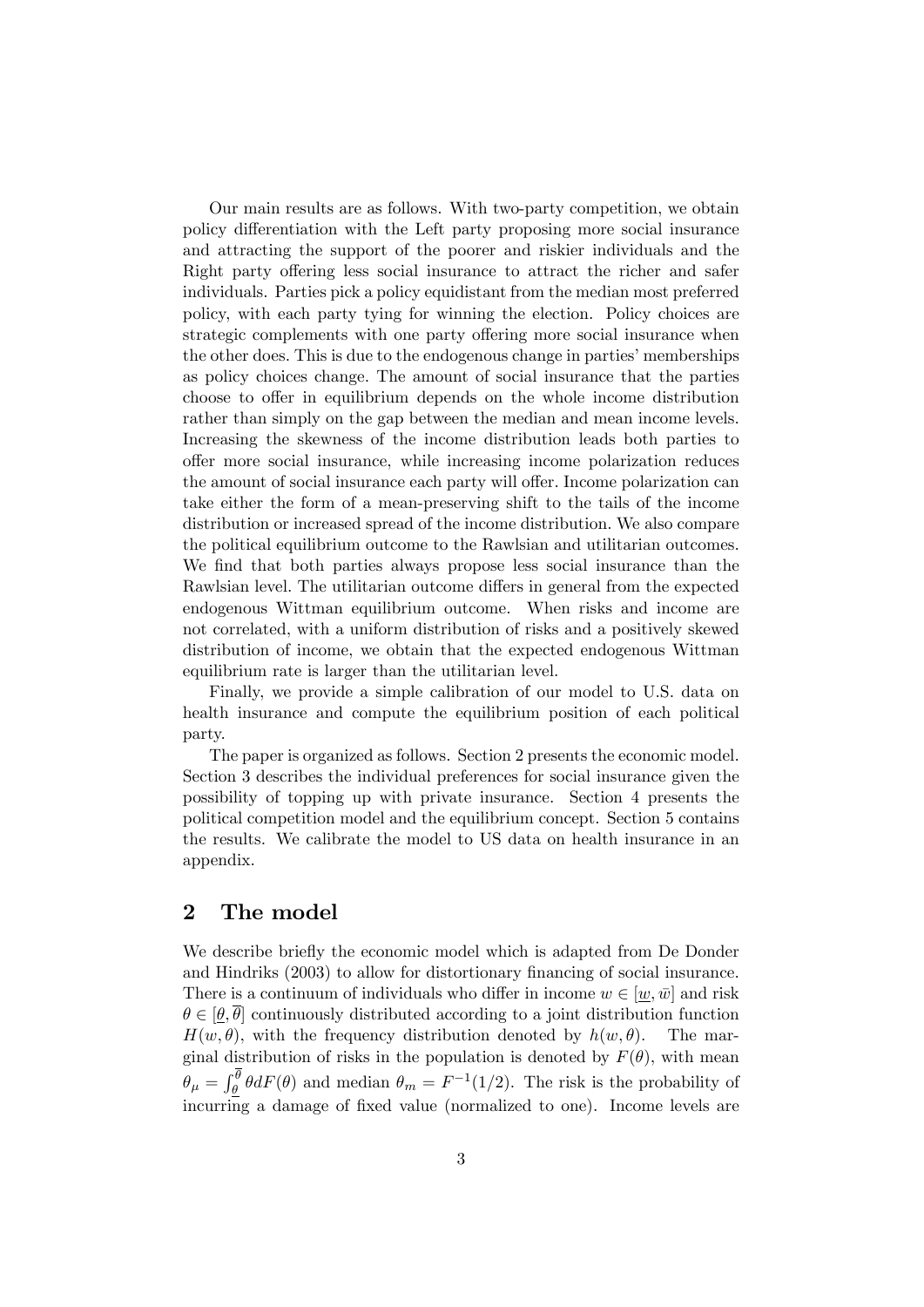distributed according to the marginal distribution function  $G(w)$  with mean  $w_{\mu} = \int_{\underline{w}}^{\overline{w}} wdG(w)$  and median  $w_m = G^{-1}(1/2)$ .

Individual choice under risk is dual to the expected utility theory in the sense that it is linear in wealth but non linear in probabilities (see Yaari, 1987). We use this formulation to separate attitude towards risk from attitude towards wealth and to circumvent the problem that redistribution of income through social insurance would ináuence the demand for private insurance. With the dual theory, utility is linear in income and risk aversion translates into a transformation of probabilities that puts extra weight on bad outcomes and less weight on good outcomes. The insurance contracts consist of a premium  $\pi$  and a coverage rate  $\delta \in [0, 1]$  which is the proportion of the fixed damage reimbursed. More precisely, the utility derived by an individual of type  $(w, \theta)$  from an insurance contract  $(\pi, \delta)$  is

$$
u(\pi, \delta, w, \theta) = w - \pi - (1 + \alpha)\theta(1 - \delta)
$$
 (1)

where  $\alpha \geq 0$  is a risk aversion parameter. In words, the individual overestimates by a factor  $\alpha$  the probability of the bad event occurring, which translates into the higher weight  $(1+\alpha)\theta$  put on the residual damage  $(1-\delta)$ .

There are two sorts of insurance. The compulsory social insurance offers coverage  $\delta$  and is financed through proportional income taxation, with the tax rate  $\tau \in [0, 1]$  set to equate tax revenue to expected social insurance payout. However, taxation is distortionary with a deadweight loss that is approximately a quadratic function of the tax rate. Alternatively, with a quadratic distortion, increasing the social insurance coverage rate requires to raise more than proportionally the tax rate. In fact the tax rate can be written as a quadratic function of the social insurance rate. Letting  $n \geq 0$ denote the deadweight loss parameter from taxation, the tax rate  $\tau$  solves

$$
\tau w_{\mu} = \delta \theta_{\mu} + \eta \delta^2 \theta_{\mu} \n= (1 + \eta \delta) \delta \theta_{\mu}
$$
\n(2)

Thus for  $\eta = 0$ , as in De Donder and Hindriks (2003), there is no distortion and the tax rate is proportional to expected payout.

Individuals can supplement social insurance with private insurance. Individual risks are private information, and insurance firms only observe the marginal distribution  $F(\theta)$ . Faced with this adverse selection problem, firms separate risk types by offering different coverage rates at different prices. Perfect competition ensures zero expected profits with actuarially fair-priced insurance. Formally, if  $\delta$  is the social insurance coverage and  $\delta(\theta)$  (with  $0 \leq \delta(\theta) \leq 1$  is the total coverage for type  $\theta$ , then the extra private coverage  $\delta(\theta) - \delta \geq 0$  is purchased at the fair price  $\theta$  and satisfies the standard incentive compatibility constraints. In that case, the utility obtained by type  $(w, \theta)$  with the social insurance rate  $\delta$  and tax rate  $\tau$  is

$$
v(\delta, w, \theta) = (1 - \tau)w - \theta(\delta(\theta) - \delta) - (1 + \alpha)\theta(1 - \delta(\theta)), \tag{3}
$$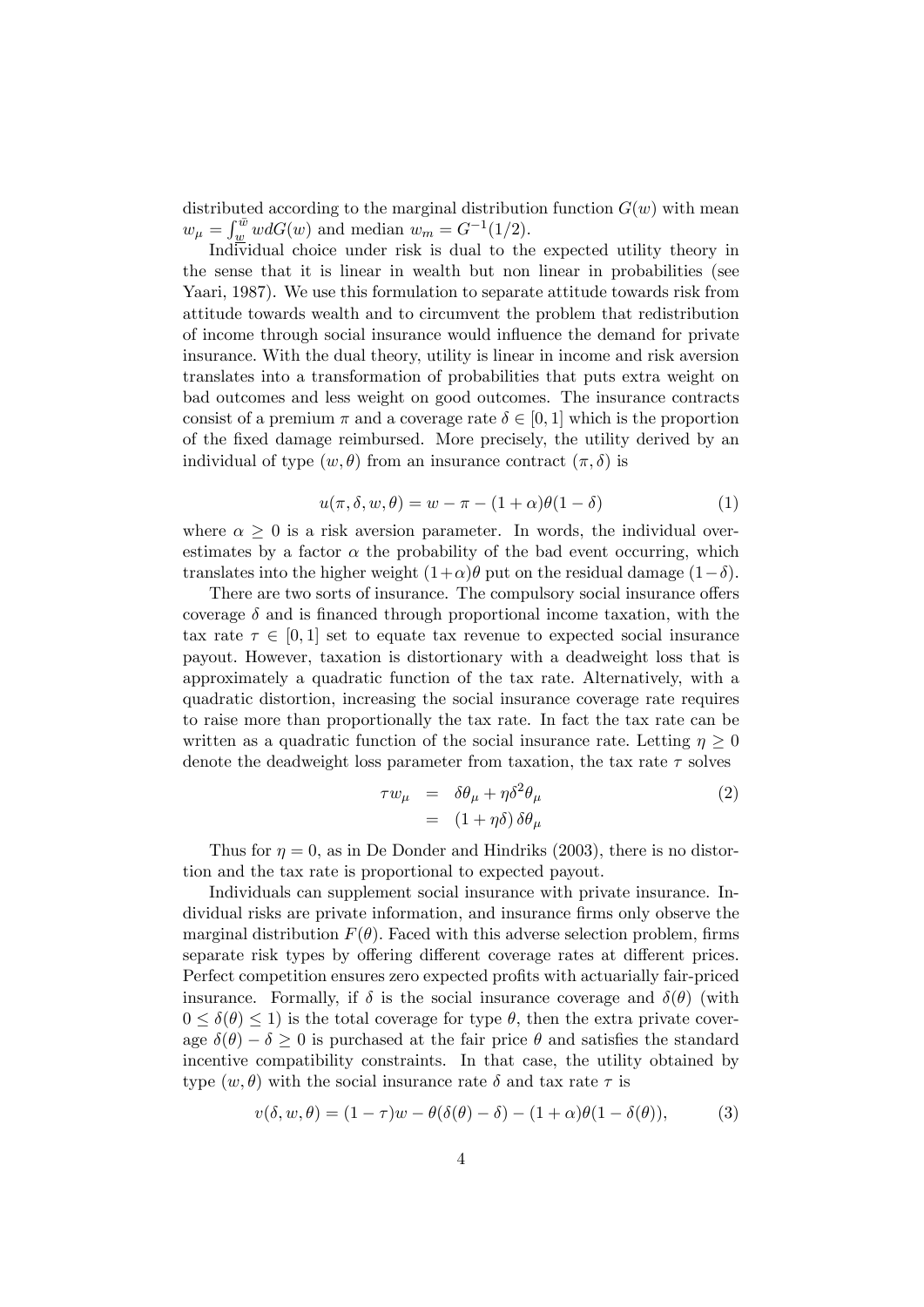where  $\tau$  is given by (2) and where  $1 - \delta(\theta) \geq 0$  denotes the residual risk. The necessary local incentive compatibility (IC) constraint implies that no type  $\theta$  can benefit from claiming to be of a different arbitrarily close type  $\theta$ . That is,

$$
\left[\frac{\partial v(\delta, w, \theta)}{\partial \hat{\theta}}\right]_{\hat{\theta} \to \theta} = \alpha \theta \delta'(\theta) - (\delta(\theta) - \delta) = 0 \qquad \forall \theta \tag{4}
$$

The reader can check from Mailath (1987) that the function (3) implies that the local IC constraints  $(4)$  are not only necessary but also sufficient to characterize the separating equilibrium coverage rate  $\delta(\theta)$ . Solving (4), we obtain

$$
\delta'(\theta) = \frac{\delta(\theta)}{\alpha \theta} - \frac{\delta}{\alpha \theta} \qquad \forall \theta,
$$

which, together with the optimality condition  $\delta(\overline{\theta}) = 1$ , gives the unique solution

$$
\delta(\theta) - \delta = (1 - \delta)(\theta/\overline{\theta})^{1/\alpha}.
$$
 (5)

Equation (5) shows that, whatever the social insurance coverage rate  $\delta < 1$ , all individuals except  $\bar{\theta}$  are offered less than full coverage. This is due to the adverse selection on the private market. More precisely, the first best solution where all individuals buy full coverage on the private market at their own actuarially fair price cannot be an equilibrium, because high risk (and thus high price) individuals would rather buy the contracts intended for low risk (and low price) agents. To induce each buyer to separate and buy the contract designed for him, private insurers decrease the coverage rate aimed at lower risk individuals. By doing so, they prevent high risk individuals from buying the cheaper contracts designed for lower risk agents. Equation (5) also shows that total coverage increases with social insurance coverage,  $\partial \delta(\theta)/\partial \delta > 0$  (except of course for the highest risk  $\theta = \overline{\theta}$  who gets full coverage in equilibrium). In other words, social insurance does not fully crowd out private insurance. The reason for this result is that, with adverse selection, the pooling social insurance cross-subsidizes risk levels and relaxes incentive constraints on the private insurance market. Observe also that private insurance is not affected in equilibrium by the tax distortion from the social insurance system. This is due to the absence of income effect in the demand for insurance with the dual theory of choice under risk.

Using (5) and (3), we obtain the indirect utility function

$$
v(\delta, w, \theta) = (1 - \tau)w - \theta(1 - \delta)(\theta/\overline{\theta})^{1/\alpha}
$$
  
-(1 + \alpha)\theta(1 - (1 - \delta)(\theta/\overline{\theta})^{1/\alpha} - \delta)  
= (1 - \tau)w - (1 - \delta)(1 + \varphi(\alpha, \theta))\theta (6)

where

$$
\varphi(\alpha,\theta) \equiv \alpha (1 - (\theta/\overline{\theta})^{1/\alpha}) \ge 0 \tag{7}
$$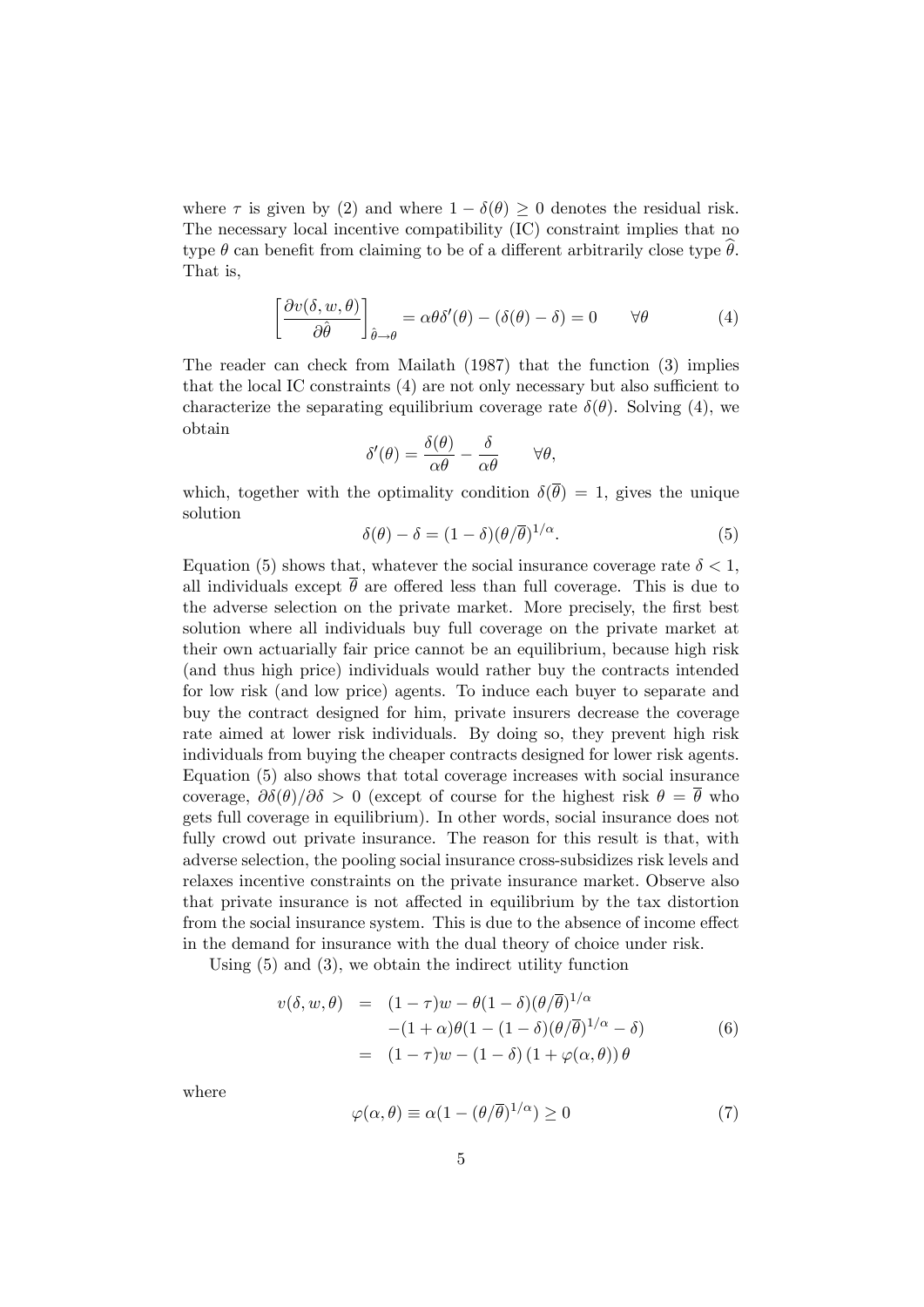is the efficiency gain from social insurance for type  $\theta$  as measured by the extra coverage evaluated by the risk aversion parameter  $\alpha > 0$ .

## 3 Type aggregator and policy preferences

To understand how citizens vote over social insurance, we Örst show that the two dimensions of individual preferences (i.e., income and risk) can be aggregated into a single dimensional type.

Differentiating the payoff function (6) with respect to  $\delta$  while making use of  $(2)$ , we get

$$
\frac{\partial v(\delta, w, \theta)}{\partial \delta} = \theta (1 + \varphi(\alpha, \theta)) - w(1 + 2\eta \delta) \theta_{\mu}/w_{\mu}
$$

and  $\frac{\partial^2 v(\delta, w, \theta)}{\partial \delta^2} < 0$  for  $\eta > 0$ , so that the payoff function is concave with respect to  $\delta$  for all  $(w, \theta)$ . With  $\eta = 0$ , we have linear preferences over  $\delta$  as in De Donder and Hindriks (2003). Define

$$
t(w,\theta) = (1 + \varphi(\alpha,\theta))\frac{\theta}{w}.
$$
\n(8)

We refer to this function as a type aggregator which is decreasing in  $w$  and increasing in  $\theta$ . Low-types t include rich and low risk individuals whereas high-types t are comprised of poor and high risk individuals. Using this type aggregator  $t$  and slightly abusing notation, we have

$$
\frac{\partial v(\delta,t(w,\theta))}{\partial\delta} = [t(w,\theta) - (1+2\eta\delta)\frac{\theta_{\mu}}{w_{\mu}}]w
$$

Let  $\underline{t} \equiv \theta_{\mu}/w_{\mu}$  and  $\overline{t} \equiv (1 + 2\eta)\underline{t}$ , then the most-preferred social insurance rate of type  $t(w, \theta)$  is given by

$$
\delta^*(t(w,\theta)) = \begin{cases}\n0 & \text{for } t(w,\theta) \leq \underline{t} \\
\frac{w_\mu/\theta_\mu}{2\eta} \left[ t(w,\theta) - \frac{\theta_\mu}{w_\mu} \right] & \text{for } \underline{t} < t(w,\theta) < \overline{t} \\
1 & \text{for } t(w,\theta) \geq \overline{t}\n\end{cases}
$$
\n(9)

Individual preference over social insurance depends on own income and risk relative to the average in the economy. The utility function is everywhere decreasing on  $\delta \in [0, 1]$  for low-t individuals with  $t(w, \theta) \leq \underline{t}$ , everywhere increasing for high-t individuals with  $t(w, \theta) \geq \overline{t}$  and exhibits an interior maximum for other individuals with utility symmetry around the maximum. Moreover, for interior preferences, the preferred social insurance rate is increasing with  $t$ ; so individuals can be put in a transitive order. This is due to the fact that those with higher  $t$  benefit more from social insurance, since with high risk they pay less than the fair price and with lower income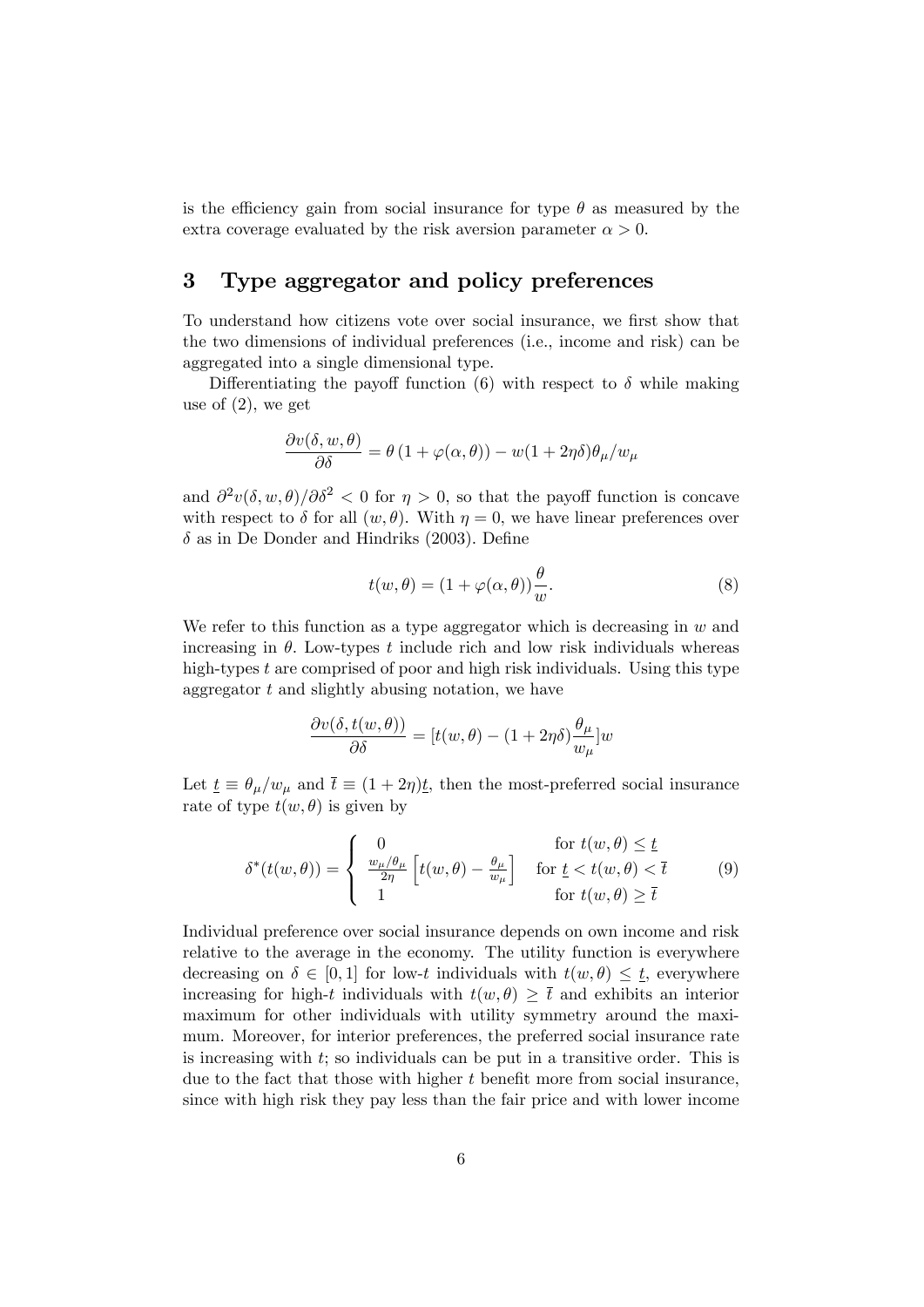they pay less than the average income. Note that higher risk aversion increases the efficiency gain from social insurance, which increases  $t$  and shifts up the demand for social insurance of everybody. Conversely, the distortion parameter  $\eta$  is scaling down the demand for social insurance of everybody. Note also that  $\underline{t} = \overline{t}$  when  $\eta = 0$  leading to  $\delta^*(t(w, \theta)) = \{0, 1\}$ : individuals have corner preferences when there is no distortion. Figure 1 illustrates the aggregation of income and risk into the single dimensional type to reflect voters' preferences over social insurance. Figure 1 has been drawn for a uniform distribution of income on  $[0, \overline{w}]$  and a uniform distribution of risk on  $[0,\overline{\theta}]$  with  $\eta > 0$  so that  $t(\overline{w}, \overline{\theta}) = \underline{t}$  and the median type  $t_m$  satisfies  $\underline{t} < t_m < \overline{t}.$ 

#### [insert figure 1]

It will prove helpful later on to determine how voters partition themselves when they are given the choice between two social insurance rates,  $\delta^L$  and  $\delta^R$ with  $\delta^L \neq \delta^R$ . This partition is given by the critical type t who is indifferent between  $\delta^L$  and  $\delta^R$ , that is

$$
t^{\circ}(\delta^L, \delta^R) = \frac{\theta_{\mu}}{w_{\mu}} (1 + \eta(\delta^L + \delta^R)).
$$
\n(10)

Without loss of generality suppose that  $\delta^L > \delta^R$ , then single-peakedness of the utility function implies that all those with type  $t(w, \theta) > t^{\circ}(\delta^L, \delta^R)$ prefer  $\delta^L$  while those with type  $t(w, \theta) < t^{\circ}(\delta^L, \delta^R)$  prefer  $\delta^R$ . The threshold type is increasing in both  $\delta^L$  and  $\delta^R$ .

By the median voter theorem, the Condorcet winner (denoted by  $\delta_m$ ) is the social insurance rate preferred by the individuals with the median type,  $t_m$ . This coverage rate is the equilibrium of a Downsian electoral competition game between two political parties only interested in winning the elections. We now turn to the description of the non-Downsian political competition model we use.

### 4 Wittman political competition

We consider two political parties (say  $L$  and  $R$ ) competing for votes in an election. Parties simultaneously choose a social insurance rate as their policy choice. The party with most votes wins the election and is committed to implement its policy. With two parties, there is no incentive for strategic voting: each citizen votes for the party proposing the policy closer to her most-preferred policy. Political parties are non-Downsian in the sense that they care about the policy preference of their constituency (defined as the set of citizens who vote for them).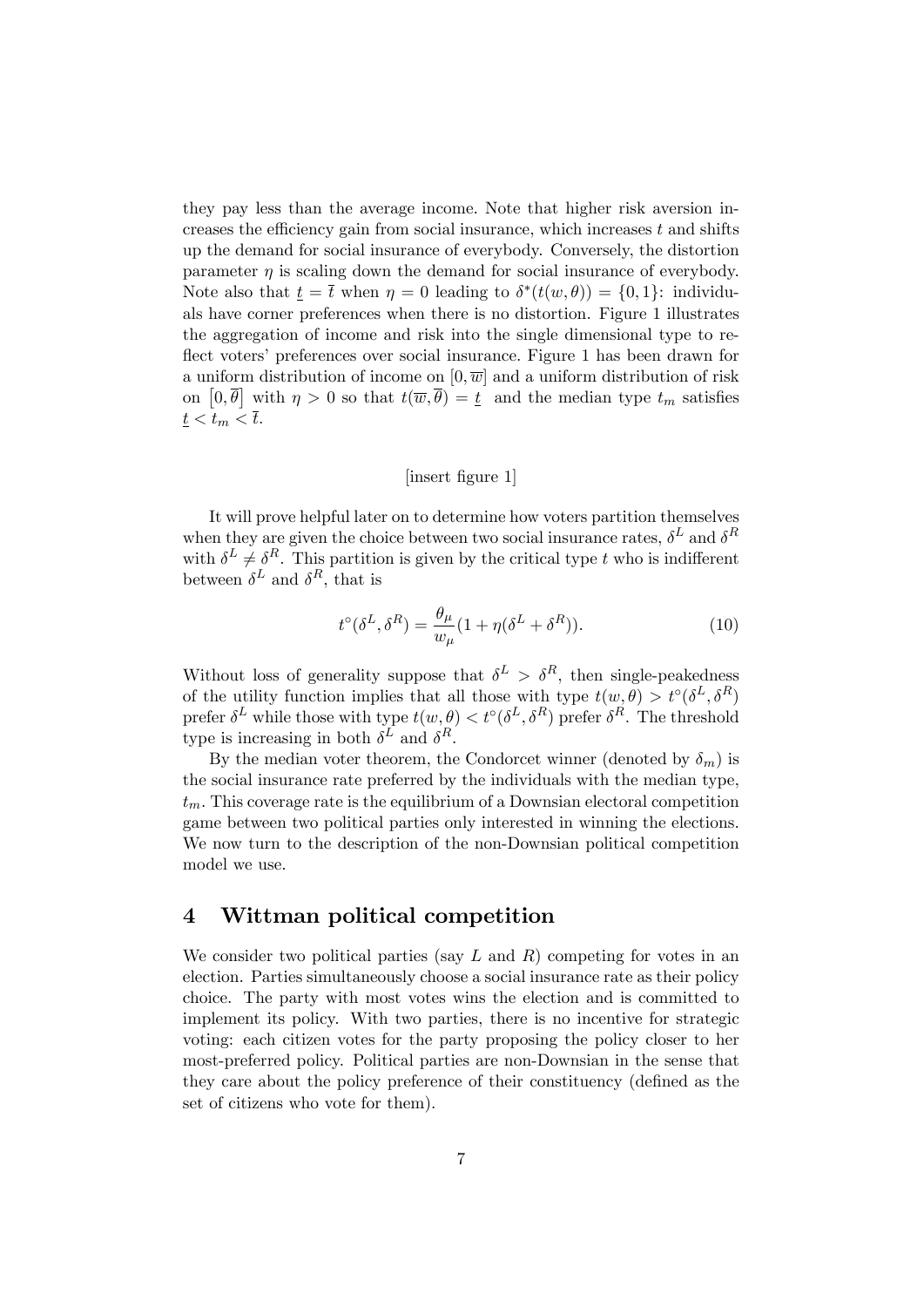Without electoral uncertainty, the assumption that parties are policy motivated does not change the convergence result to the Condorcet winner found in Downs model. This is due to the fact that, to have any impact on the implemented policy, a party must win the election and thus propose the Condorcet winner (if it exists), regardless of its policy preferences (see Roemer, 2001). To allow parties to effectively express their policy preferences, we introduce uncertainty in the electoral process. This uncertainty, together with policy-motivated parties, gives rise to the following trade-off: by departing from the Condorcet winner, a party decreases its chances of being elected but brings its policy closer to what its members prefer.

We denote by  $p(\delta^L, \delta^R)$  the proportion of individuals preferring  $\delta^L$  to  $\delta^R$ . Assuming that  $\delta^L > \delta^R$ , and using (10), we obtain that

$$
p(\delta^L, \delta^R) = \int\limits_{t(w,\theta) \ge t^{\circ}(\delta^L, \delta^R)} dH(w,\theta),
$$

We assume that this proportion does not translate into the exact same proportion of votes, because at the time of proposing their policy, parties ignore which citizens will show up at the voting booth. More precisely, we use the  $\degree$ error-distribution model of uncertainty" proposed by Roemer (2001), where both parties believe that the proportion of votes effectively cast in favor of  $\delta^L$  belongs to the interval  $p(\delta^L, \delta^R) \pm \Delta$  for some  $\Delta > 0$  and is distributed uniformly on this interval. Thus, the probability that  $\delta^L$  defeats  $\delta^R$  is

$$
q(\delta^L, \delta^R) = \begin{cases} 0 & \text{if } p(\delta^L, \delta^R) + \Delta \le 1/2 \\ 1 & \text{otherwise} \end{cases}
$$
  

$$
p(\delta^L, \delta^R) + \Delta \le 1/2
$$
  

$$
p(\delta^L, \delta^R) - \Delta \ge 1/2
$$

The probability that  $\delta^L$  defeats  $\delta^R$  is a continuous function of the policy pair. Party L defeats party R with probability  $q(\delta^L, \delta^R)$  and is defeated by party R with probability  $r(\delta^L, \delta^R) = 1 - q(\delta^L, \delta^R)$ .

We assume as in Roemer(2001) that parties maximize the utility of their constituents. The introduction of electoral uncertainty means that voters evaluate lotteries — i.e., the prospect of getting policy  $\delta^L$  with probability  $q(\delta^L, \delta^R)$  and policy  $\delta^R$  with probability  $r(\delta^L, \delta^R)$ . Parties, who represent voters, use the same dual preferences as their members to evaluate this lottery  $\overline{\phantom{a}}$  i.e., they overweight the probability of the bad event occurring. Since party members by definition prefer the policy proposed by their party to the policy proposed by the other party, each party's members overweigh its probability of losing the elections. We assume that they overweigh the probability of losing the election by the risk aversion parameter  $\alpha_p > 0$ . Note that the electoral probability transformation is distinct from the other probability transformation on the insurance market. We thus have a distinct risk aversion parameter,  $\alpha_p$ , on the political market which need not take the same value as the risk aversion parameter  $\alpha$ , on the insurance market.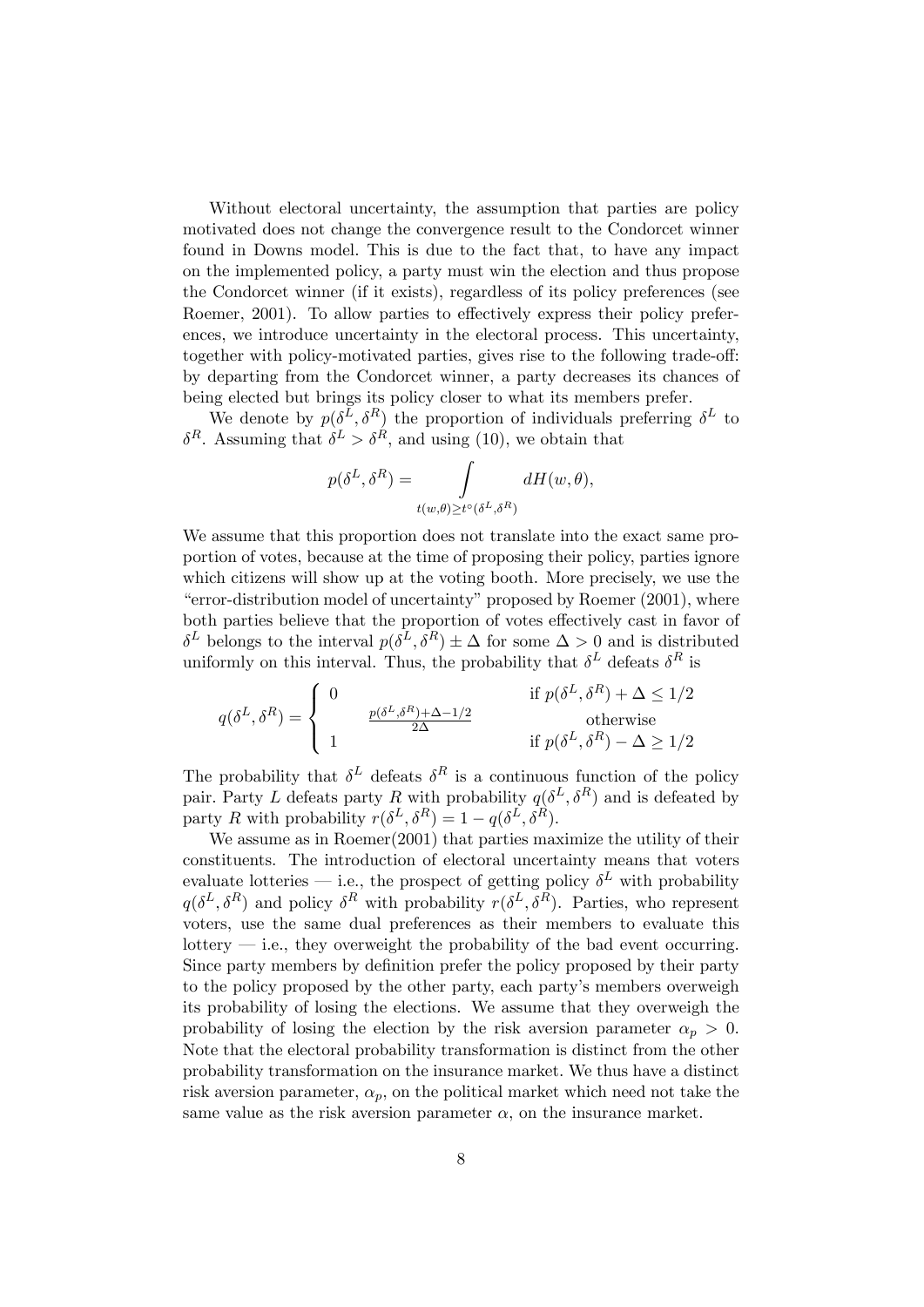An Endogenous Parties Wittman Equilibrium is a policy pair such that each party is maximizing the average utility of its members and parties memberships are optimal given these policy choices. Formally,

Definition 1 An Endogenous Parties Wittman Equilibrium (EPWE) is a pair  $(\delta^L, \delta^R) \in [0, 1] \times [0, 1]$  such that

$$
\delta^{L} = arg \max (1 + \alpha_{p}) r(\delta^{L}, \delta^{R}) V^{L}(\delta^{R}) + [1 - (1 + \alpha_{p}) r(\delta^{L}, \delta^{R})] V^{L}(\delta^{L}),
$$
  

$$
\delta^{R} = arg \max (1 + \alpha_{p}) q(\delta^{L}, \delta^{R}) V^{R}(\delta^{L}) + [1 - (1 + \alpha_{p}) q(\delta^{L}, \delta^{R})] V^{R}(\delta^{R}),
$$

with the utility function of each party

$$
V^{L}(\delta) = \int_{t(w,\theta) \ge t^{o}(\delta^{L}, \delta^{R})} v(\delta, t(w, \theta)) dH(w, \theta);
$$
  

$$
V^{R}(\delta) = \int_{t(w,\theta) < t^{o}(\delta^{L}, \delta^{R})} v(\delta, t(w, \theta)) dH(w, \theta)
$$

where the threshold type  $t^{\circ}(\delta^L, \delta^R)$  is given by equation (10).

The first-order conditions for a Wittman equilibrium policy pair  $(\delta^L, \delta^R)$ are

$$
\left[1 - (1 + \alpha_p)r(\delta^L, \delta^R)\right] \frac{\partial V^L(\delta^L)}{\partial \delta^L} - [V^L(\delta^L) - V^L(\delta^R)](1 + \alpha_p)\frac{\partial r(\delta^L, \delta^R)}{\partial \delta^L} = 0,
$$

$$
\left[1 - (1 + \alpha_p)q(\delta^L, \delta^R)\right] \frac{\partial V^R(\delta^R)}{\partial \delta^R} - [V^R(\delta^R) - V^R(\delta^L)](1 + \alpha_p)\frac{\partial q(\delta^L, \delta^R)}{\partial \delta^R} = 0.
$$

The marginal effect of a change in the coverage rate proposed by one party is twofold. First, it has a direct effect on the utility of the party's members (for a fixed membership). Second, it changes the probability of winning the election. The direct impact is given by the first term and measures variations in the utility of the partyís members while maintaining the probability of winning constant. The indirect impact is measured by the second term, where the increase in utility from having one's party policy implemented rather than the other's is multiplied by the variation in the probability of winning. Both parties will then compromise between increasing their probability of winning the election and adopting a policy closer to what their members prefer, which will prevent them from proposing the Condorcet winning option.

### 5 Results

We are now in a position to compute the Wittman equilibria. The first-order conditions are too complex to obtain analytical results, so we will resort to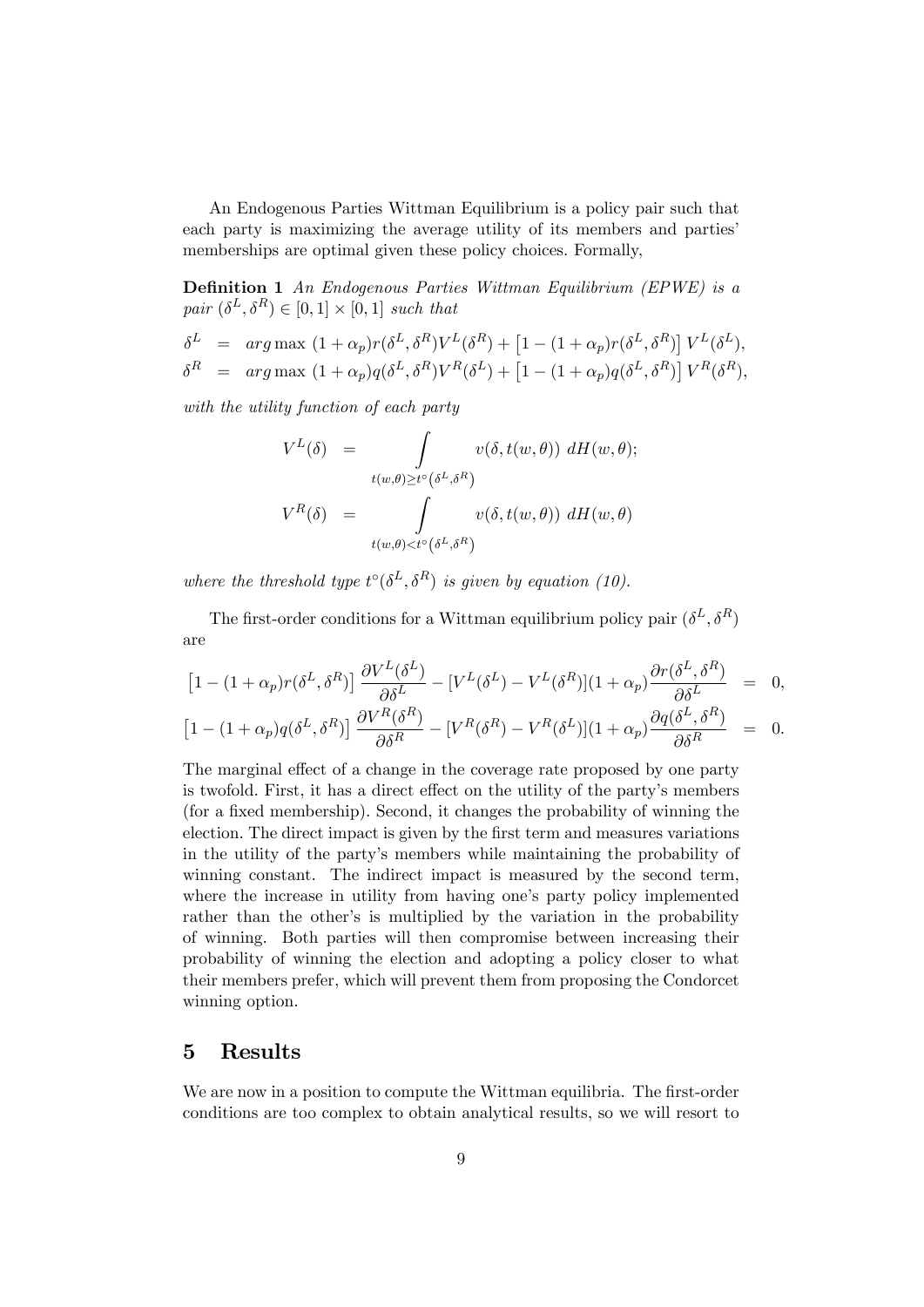numerical results. We take as the benchmark the case where the political  $(\alpha_p)$  and the economic  $(\alpha)$  risk aversion parameters are both equal to 0.1. Table 1 reports the Wittman equilibria when w and  $\theta$  are independently and uniformly distributed, with support  $[0,2/3]$  for  $\theta$  and  $[0,4]$  for w. Results are given for three levels of the distortion parameter  $\eta \in \{0.1, 0.3, 0.5\}$  and uncertainty  $\Delta \in \{0.001, 0.01, 0.03\}$ . For each configuration of parameters, the table reports the Wittman equilibrium policy pair  $(\delta^L, \delta^R)$ , and the median voter outcome,  $\delta_m = \delta^*(t_m)$ .

| and risk. |       |            |            |                              |  |
|-----------|-------|------------|------------|------------------------------|--|
| $\eta$    | Л     | $\delta^L$ | $\delta^R$ | $\delta_m = \delta^{\cal C}$ |  |
| 0.1       | 0.03  | 65.81%     | 17.55%     |                              |  |
|           | 0.01  | $50.39\%$  | 33.09%     | 41.68%                       |  |
|           | 0.001 | 42.55%     | 40.78%     |                              |  |
| 0.3       | 0.03  | 21.93%     | 5.85%      |                              |  |
|           | 0.01  | 16.80%     | 11.03%     | 13.89%                       |  |
|           | 0.001 | $14.18\%$  | 13.59%     |                              |  |
| 0.5       | 0.03  | 13.17%     | 3.51%      |                              |  |
|           | 0.01  | 10.08%     | $6.62\%$   | $8.34\%$                     |  |
|           | 0.001 | 8.51%      | $8.16\%$   |                              |  |

Table 1: Equilibrium with uniformly and independently distributed income

The Wittman equilibrium outcome involves policy differentiation. The larger the value of  $\Delta$ , the greater the electoral uncertainty and the more differentiated the equilibrium policies. Intuitively, more uncertainty means that it is less electorally costly for the parties to depart from the Condorcet winner by moving closer to their members' preferred policy. For any  $\Delta > 0$ , the equilibrium policy pair satisfies  $\delta^L > \delta_m > \delta^R$  with party L representing poor/high risk voters who want higher coverage and party  $R$  representing rich/low risk voters who want lower coverage. Conversely, the equilibrium policy of either party converges to the median voter outcome,  $\delta_m$ , as the electoral uncertainty tends to zero. Unsurprisingly, both parties propose less coverage in equilibrium as the degree of distortion  $\eta$  of social insurance increases, since everyone then wants less social insurance. Finally, increasing political risk aversion<sup>3</sup> also reduces policy differentiation because voters dislike the uncertain policy outcome, which forces both parties to get closer to the median voter outcome.

In equilibrium, parties propose policies that are equidistant from the median voting outcome. Given that voters' preferences over  $\delta$  are symmetric, the voter who is indifferent between the two proposed policies is in fact the median voter, which in turn implies that both parties have the same probability of winning the election, with each party's membership comprising

<sup>&</sup>lt;sup>3</sup>The results with different values of  $\alpha_p$  are available upon request from the authors. See also the Annex for the impact of modifying  $\alpha_p$  on a calibrated version of this model.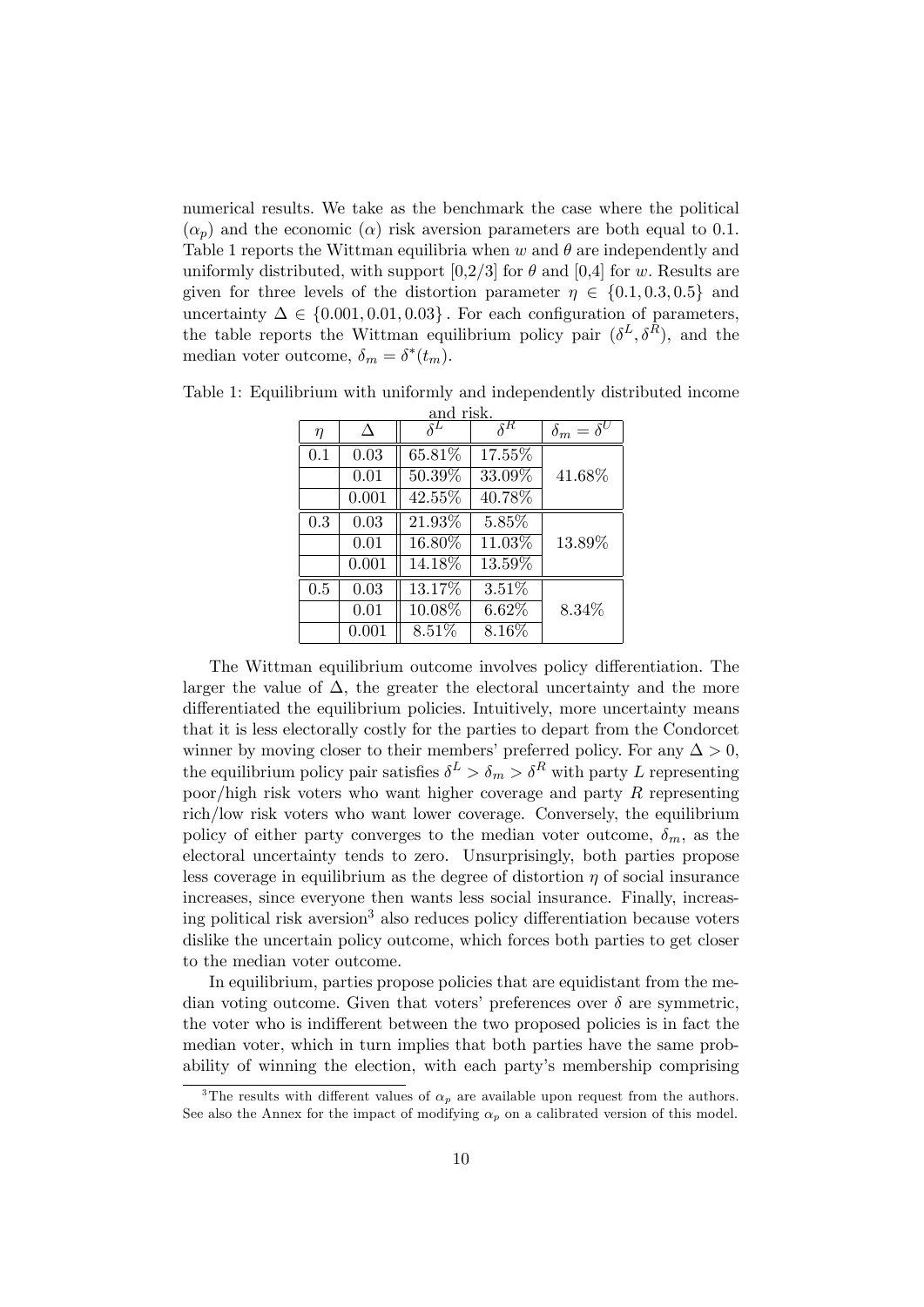exactly one half of the population. Moreover, with the proposed policies equidistant from the median outcome, and with each party having a 50% chance of winning the election, the expected policy is equal to the median voting outcome.

Although this symmetry in the results is clearly linked to the symmetry of individual preferences, it does not depend on the symmetry in the distribution of types.<sup>4</sup> Table 2 presents the EPWE when the distribution of income<sup>5</sup> is positively skewed, producing equilibrium policy choices that are also equidistant from the median voting outcome as in Table 1. Comparing with Table 1, we see that the positive skewness of the income distribution induces both parties to propose more social insurance in equilibrium. The intuition for this result is that increasing the positive skewness of the income distribution increases the proportion of people benefiting from the income redistribution associated with social insurance.

| 0.11110111117<br>$\alpha$ <sup>1</sup> |       |            |            |            |                    |
|----------------------------------------|-------|------------|------------|------------|--------------------|
| $\eta$                                 | Δ     | $\delta^L$ | $\delta^R$ | $\delta_m$ | $\delta^{\cal{L}}$ |
| 0.1                                    | 0.03  | 82.17%     | 27.19%     |            |                    |
|                                        | 0.01  | 64.65%     | 44.84%     | 54.68%     | 41.68%             |
|                                        | 0.001 | 55.68%     | $53.65\%$  |            |                    |
| 0.3                                    | 0.03  | 27.4%      | $9.06\%$   |            |                    |
|                                        | 0.01  | $21.55\%$  | 14.95%     | 18.23%     | 13.89%             |
|                                        | 0.001 | 18.56%     | 17.88%     |            |                    |
| 0.5                                    | 0.03  | 16.44%     | 5.44%      |            |                    |
|                                        | 0.01  | 12.93%     | 8.97%      | 10.94%     | 8.34%              |
|                                        | 0.001 | 11.14%     | 10.73%     |            |                    |

Table 2: Equilibrium with positively skewed income distribution and uniformly distributed risk

Moreover, the equilibrium outcome depends on the whole distribution of income and risks, and not only on the average and median values as with the median voter outcome. Table 3 reports results for the cases where risks are uniformly distributed as in Table 1, but where income is distributed according to a  $Beta(2,2)$  distribution. This distribution has the same average and median income as the uniform distribution in Table 1, but is less polarized in the sense that the probability mass at the tails is shifted to the center.

Table 3 suggests that when the income distribution becomes less dispersed, both parties propose higher insurance coverage.<sup>6</sup> This result may

 $4\text{Roemer} (2001, \text{Example } 3.2)$  exhibits the same symmetry of Wittman equilibria, but in a simpler model in which each party maximizes the utility of an exogenously chosen representative member. This symmetry also holds for any distribution of types in his model.

<sup>&</sup>lt;sup>5</sup>Table 2 gives results with a Beta $(2,5)$  distribution of income over [0,4], with risks independently and uniformly distributed over [0,2/3].

<sup>&</sup>lt;sup>6</sup>This result is robust to several mean-preserving spreads of the income distribution. We obtain similar results for all symmetric  $Beta(x, x)$  distributions of income with  $x > 1$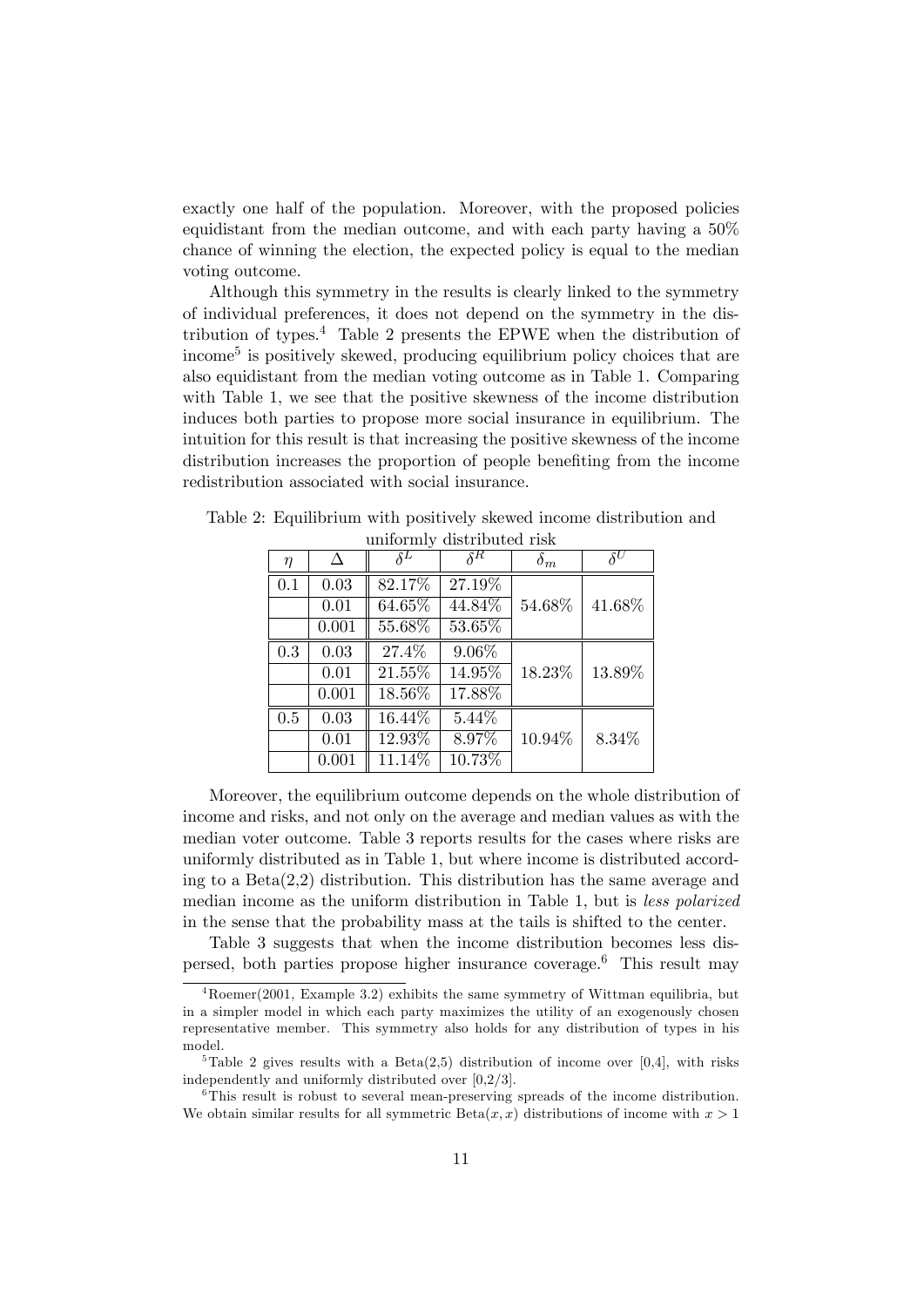strike as bizarre since a less dispersed income distribution reduces the fraction of both poor and rich voters, who have strictly opposite preferences. As already noted, each voterís preference over social insurance depends only on her own income and risk relative to the mean values, so that it is unaffected by mean-preserving changes of the income and risk distribution. However the type distribution and in particular the median type will change. Comparison of Table 1 and 3 shows that the median preference  $\delta_m$  increases as the income distribution becomes less polarized.

| and unnormly distributed risk |       |            |                       |            |            |
|-------------------------------|-------|------------|-----------------------|------------|------------|
| $\eta$                        | Л     | $\delta^L$ | $\overline{\delta^R}$ | $\delta_m$ | $\delta^U$ |
| 0.1                           | 0.03  | 69.16%     | 22.7%                 |            |            |
|                               | 0.01  | $54.21\%$  | 37.67%                | 45.93%     | 41.68%     |
|                               | 0.001 | 46.77%     | 45.07%                |            |            |
| 0.3                           | 0.03  | 23.05%     | 7.57%                 |            |            |
|                               | 0.01  | 18.08%     | 12.56%                | 15.31%     | 13.89%     |
|                               | 0.001 | 15.59%     | 15.03%                |            |            |
| 0.5                           | 0.03  | 13.84%     | $4.54\%$              |            |            |
|                               | 0.01  | 10.84%     | $7.5\overline{4\%}$   | 9.19%      | 8.34%      |
|                               | 0.001 | $9.35\%$   | $9.02\%$              |            |            |

Table 3: Equilibrium with symmetric and unimodal income distribution and uniformly distributed risk

Figure 1 is useful to understand the reason for this result. Consider that income polarization is reduced by a mean-preserving reduction in the income spread (removing the richest and the poorest individuals from the uniform income distribution). It is clear from Figure 1 that all richest individuals are below median type while not all the poorest individuals are above the median type. This asymmetry implies that the median type will increase as we remove the richest and the poorest individuals from the population. This shifts up the equilibrium policy choices of both parties. When the reduced dispersion of income takes the form of a shifting of probability mass from the extremes to the centre (as between Tables 1 and 3), then the distribution of preferences within each party will change with a shift of the center of gravity towards the median voter outcome. At the same time the median type will increase following the same argument as for the reduction of the income spread.

Figure 2 shows the parties' reaction functions  $(\delta^L(\delta^R)$  and  $\delta^R(\delta^L))$ , and how they are affected when the income distribution becomes less polarized. We find that reduced income polarization shifts both reaction functions outward, which leads both parties to propose a higher coverage in equilibrium. It is worth noting that the parties's reaction curves display strategic complementarity. Indeed, fixing  $\delta^L$ , an increase in  $\delta^R$  (with  $\delta^R < \delta^L$ ) will induce

<sup>(</sup>we report results only for the distribution  $Beta(2,2)$  in Table 3), and also for the uniform distribution with mean-preserving changes of the income spread, as suggested by a referee.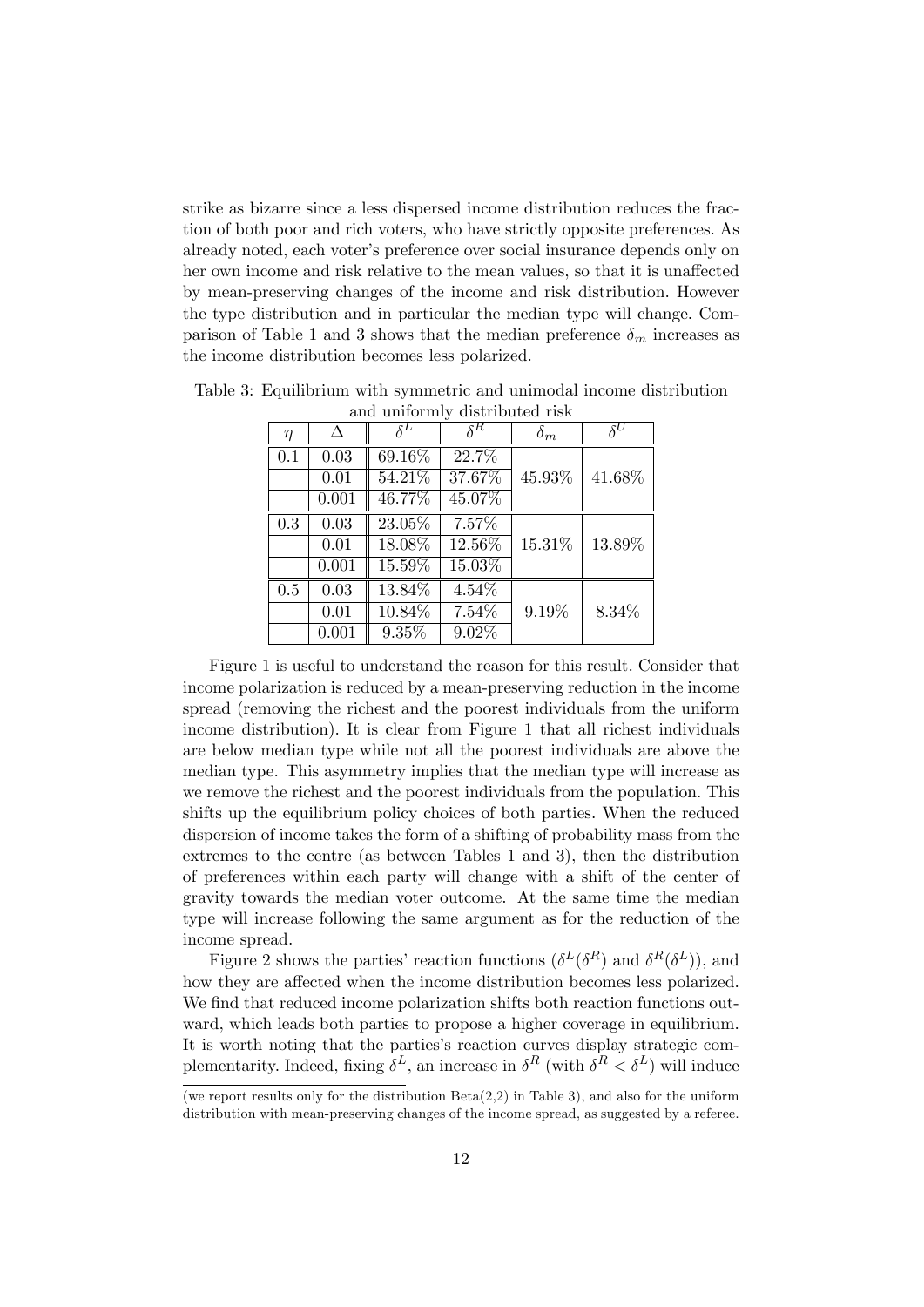(border) members of party  $L$ , who want less social insurance, to switch to party  $R$ . In response, party  $L$  will now support more social insurance. Hence the driving force of the strategic complementarity in the political competition game is the endogenous memberships.

#### [Insert Figure 2 about here]

Finally, we compare the EPWE coverage rates with their Rawlsian and utilitarian levels. The Rawlsian social coverage rate maximizes the welfare of the worst-off individual, who is clearly the one with the lowest income  $w$ and the highest risk  $\bar{\theta}$ . That is  $\delta^{Rawls} = \delta^*(t(\underline{w}, \bar{\theta}))$ . Since the demand for social insurance decreases with income and increases with risk, the worst-off individual will demand higher coverage than anyone else in either party, so we have that  $\delta^{Rawls} > \delta^L > \delta_m > \delta^R$ . Moreover, we obtain from equation (9) that the Rawlsian outcome is

$$
\delta^{Rawls} = \begin{cases}\n\frac{1}{2\eta} \left[ \frac{\bar{\theta}}{\theta_{\mu}} \frac{w_{\mu}}{\underline{w}} - 1 \right] & \text{for } t(\underline{w}, \bar{\theta}) < \bar{t} \\
1 & \text{for } t(\underline{w}, \bar{\theta}) \ge \bar{t}\n\end{cases}
$$
\n(11)

Observe that  $t(\underline{w}, \overline{\theta}) = \overline{\theta}/\underline{w}$  because the highest risk gets efficient insurance on the private market so  $\varphi(\alpha, \bar{\theta}) = 0$ . It follows that  $t(\underline{w}, \bar{\theta}) > t \equiv \theta_{\mu}/w_{\mu}$  and thus  $\delta^{Rawls} > 0$ . Equation (11) shows that the worst-off individual prefers full social insurance if the distortion parameter  $\eta$  is low enough. Finally, note that if the lowest income is small enough, as in our simulations above, then  $t(\underline{w}, \overline{\theta}) > \overline{t}$  and the Rawlsian criterion calls for full social insurance since the poorest individual does not contribute much to the financing of social insurance.

We now turn to the utilitarian outcome. The utilitarian planner maximizes the average utility in the population,

$$
W(\delta) = \int_{\underline{w}}^{\overline{w}} \int_{\underline{\theta}}^{\overline{\theta}} v(\delta, w, \theta) h(w, \theta) dw d\theta,
$$

where  $v(\delta, w, \theta)$  is given by equation (6). The first-order condition is

$$
\frac{\partial W(\delta)}{\partial \delta} = -\theta_{\mu}(1 + 2\eta \delta) + E[\theta(1 + \varphi(\alpha, \theta)],
$$

where  $E$ [.] denotes the expectation operator. The utilitarian coverage is given by

$$
\delta^U = \frac{1}{2\eta} \left[ \frac{E \left[ \theta \varphi(\alpha, \theta) \right]}{\theta_{\mu}} \right]. \tag{12}
$$

Therefore the utilitarian coverage is independent of the income distribution. The reason is that, with the dual approach of choice under risk, the utility function is linear in income and so all individuals exhibit the same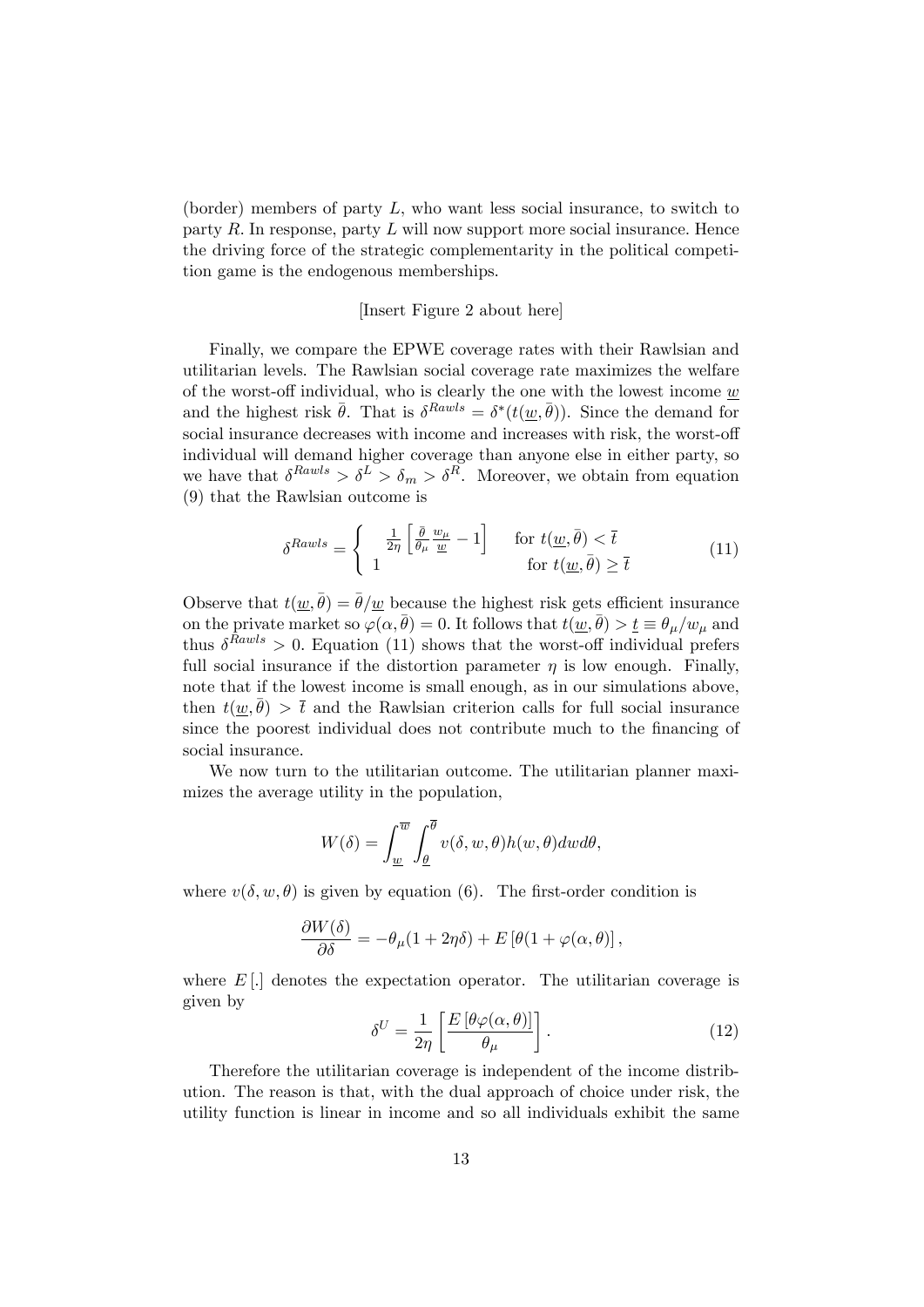marginal utility of income. The utilitarian government has no income redistribution motive, and its optimal policy choice trades off the efficiency gain from social insurance against the distortion cost.

A corollary to this result is that modifying the income distribution without changing the distribution of risks will not change the utilitarian outcome. Tables 1 to 3 display the same utilitarian social insurance rates, which are reported in the last column. On the other hand, such a change in the income distribution will definitely affect the EPWE coverage rate, as can be seen by comparing the results in Tables 1 to 3. We now compare the utilitarian outcome (12) with the median voter outcome  $\delta_m$ . Both are equivalent if and only if

$$
\frac{E\left[\theta(1+\varphi(\alpha,\theta)\right]}{w_{\mu}} = \text{Med}\left[\frac{\theta(1+\varphi(\alpha,\theta))}{w}\right],
$$

where Med<sup>[1]</sup> denotes the median operator. It is clear that, in general, this condition does not hold and so  $\delta_m \neq \delta^U$ . However the condition is satisfied in the special case considered in Table 1 where income and risks are independently and uniformly distributed. The values of  $\delta_m$  reported in Table 1 thus correspond to the utilitarian social rates. This is not the case anymore when  $w$  is not uniformly distributed, as in Tables 2 and 3. We rather obtain in these two cases that  $\delta_m > \delta^U$  – i.e., that the expected Wittman social coverage exceeds the utilitarian coverage.

### 6 Conclusion

In this paper, we have analyzed the political support for social insurance when individuals can buy additional insurance on the private market. Social insurance is financed by a distortionary income tax and redistributes across income and risk levels. Private insurance is impaired by adverse selection, which translates into suboptimal coverage rates. Using the dual theory of choice under risk, we have shown that the multi-dimensional types can be aggregated into a single dimensional type function reflecting income and risk differences. Individuals can then be ranked into a transitive order according to this type aggregator. Those with lower income and higher risk prefer more social insurance.

The political equilibrium model we have used differs from the classical Downsian one. We assume that political parties care about policy as well as about winning election, and that elections are inherently uncertain. When choosing their platforms, parties take into account both the utility their members would get from their proposition in case they win and the probability of winning the elections with this platform. We model party preferences as endogenous, with the requirement that, at equilibrium, each party maximizes the utility of its members, and each individual chooses freely her party membership based on what policies parties offer.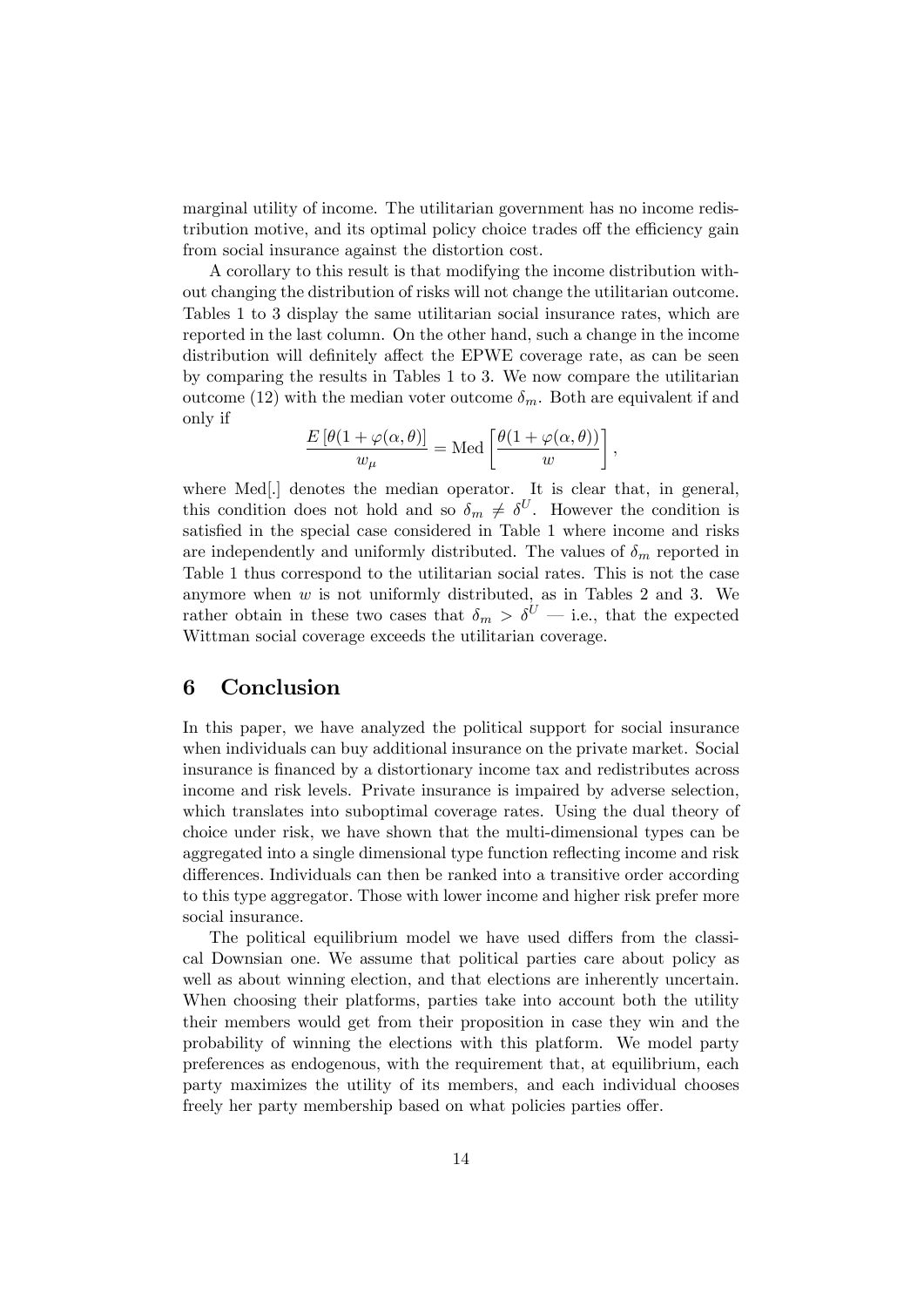We calculate the endogenous parties Wittman equilibrium for different parameters values and obtain the following results. We first show that more electoral uncertainty and less risk aversion lead to more policy differentiation. If electoral uncertainty is not too high, equilibrium platforms are both interior and the equilibrium is symmetrically distributed around the median voter outcome. In that case, the median type is indifferent between the partiesí proposals, each party ties for winning and the expected implemented policy is the Condorcet winner. This symmetry does not depend on the symmetry of the income distribution function, since it carries over to positively skewed distributions. Increasing the (positive) skewness of the income distribution leads both parties to propose more social insurance. The equilibrium policy choices depend on the whole income distribution and not only on the median and mean values as in the Downsian model. A less polarized income distribution also increases the equilibrium social insurance rates. Finally, we compare the political equilibrium outcome with the Rawlsian and utilitarian outcomes. The Rawlsian criterion always calls for a larger social insurance rate than what any political party would propose in equilibrium. The utilitarian outcome can recommend either more or less social insurance than the political equilibrium outcome.

To conclude we think that the endogenous Wittman equilibrium deserves further analysis. We provide in the appendix a first try at calibrating this model with real data, using U.S. data from the PSID survey. Obviously, much remains to be done empirically. We hope this paper convinces readers that the Wittman model should be tested in many more economic situations to check whether it provides a good representation of the political outcome. To paraphrase Roemer (2005), "We can learn a good deal from simulation, and this allows us to work with models in which both the economic and political sides are reasonably complex. These methods have, thus far, barely been touched in political economy, but I expect them to come into their own in the coming years." It would be especially interesting to extend the Wittman equilibrium concept to more than two parties.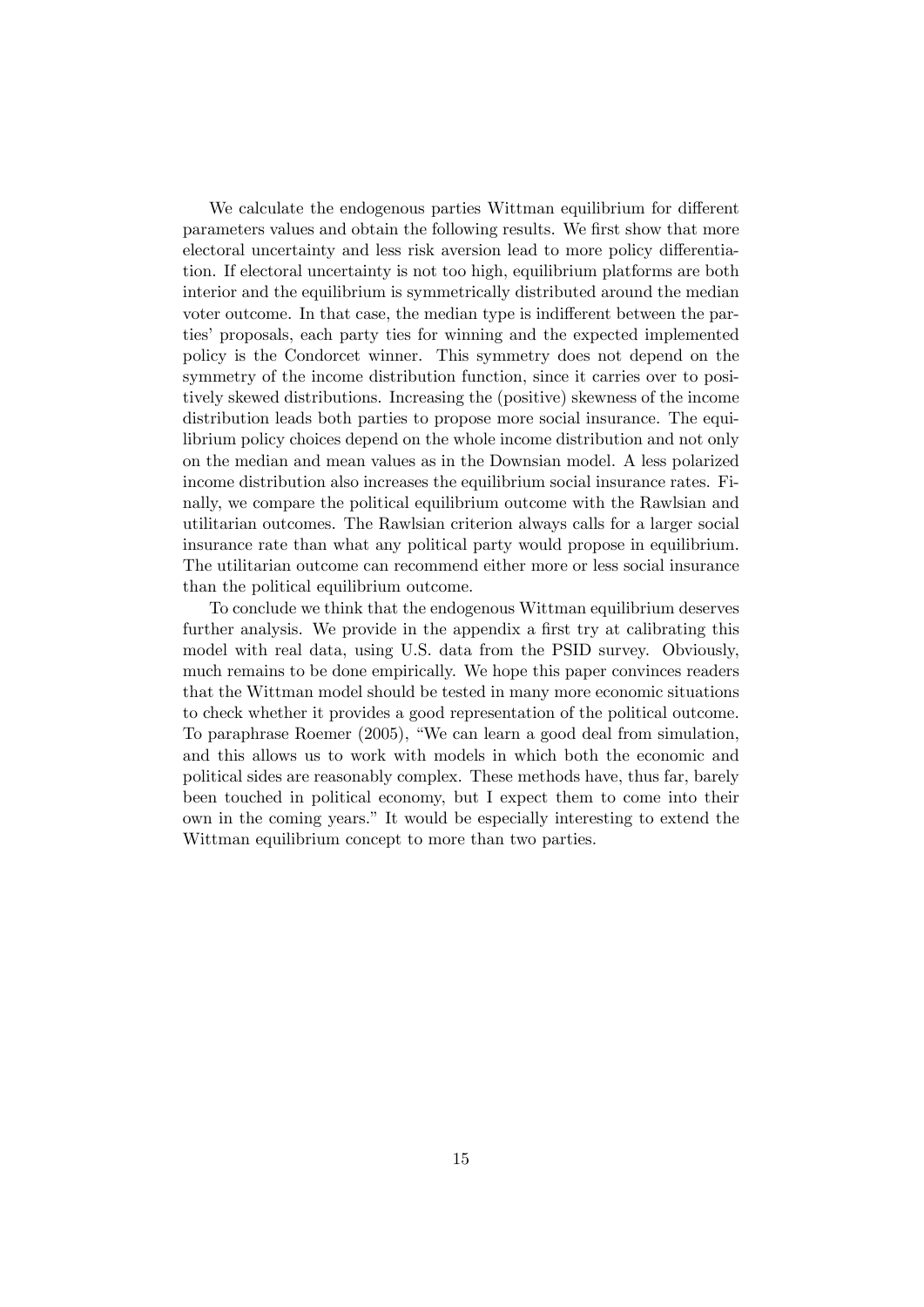#### Appendix : Model calibration

We first describe how we have used data from the Panel Study of Income Dynamics (PSID) to gather information on income levels and health expenditures for a sample of 6863 households. We then calibrate our model to calculate the Wittman equilibrium.

#### A.1. Distribution of risk and income

To calibrate our model, we need information on both income and risk distributions. The unit of observation is the household. As a measure of income, we use the 1998 total family income as reported in the 1999 "Income plus" PSID data base (variable Faminc99). This variable measures the sum of taxable income of head and wife, transfer income of head and wife, taxable and transfer incomes of other family unit members, and social security income. Among respondents to this question, the average family income is \$52,200 and the median income is \$38,300.

As for risks, we concentrate on medical care costs. We first gather information on medical care costs incurred by these families in 1999 and 2000. These costs are obtained from the 2001 "Core family data" (variable ER19860) and consist of out-of-pocket costs plus the costs covered by Medicare, Medicaid, or other health insurance. The events covered are hospital and nursing home stays, doctor and clinic visits, outpatient surgery, dental visits, prescriptions, and in-home medical care. We obtain the following distribution of medical care costs.

| less than $1,000$ \$  | 15.60% |
|-----------------------|--------|
| $1,000 - 5,000$ \$    | 31.00% |
| $5,000 - 25,000$ \$   | 34.60% |
| $25,000 - 100,000$ \$ | 9.45%  |
| 100,000-500,000\$     | 1.50%  |
| more than $500,000\$  | 0.25%  |
| no response           | 7.60%  |

Table 4: Distribution of medical care costs in 1999 and 2000

We keep in our database the 6863 households who have answered both questions (on income and health costs). We are not directly interested in the health costs, but in the risk to incur such costs. Our model uses a binary description of events (damage or no damage) while the PSID gives us some information on the size of the damage. To calibrate our model, we consider that a damage occurs if household medical care costs in 1999 and 2000 are greater than a threshold. We consider two distinct thresholds: 5,000 \$ and 25,000\$. For the low threshold, 45.8% of households have incurred a damage, and this proportion is 11.2% for the high threshold.

We know each household's 1998 income and whether it has incurred a damage in 1999 and 2000. We then translate this binary information into a probability in 1998 to incur the damage in the following years. We compute,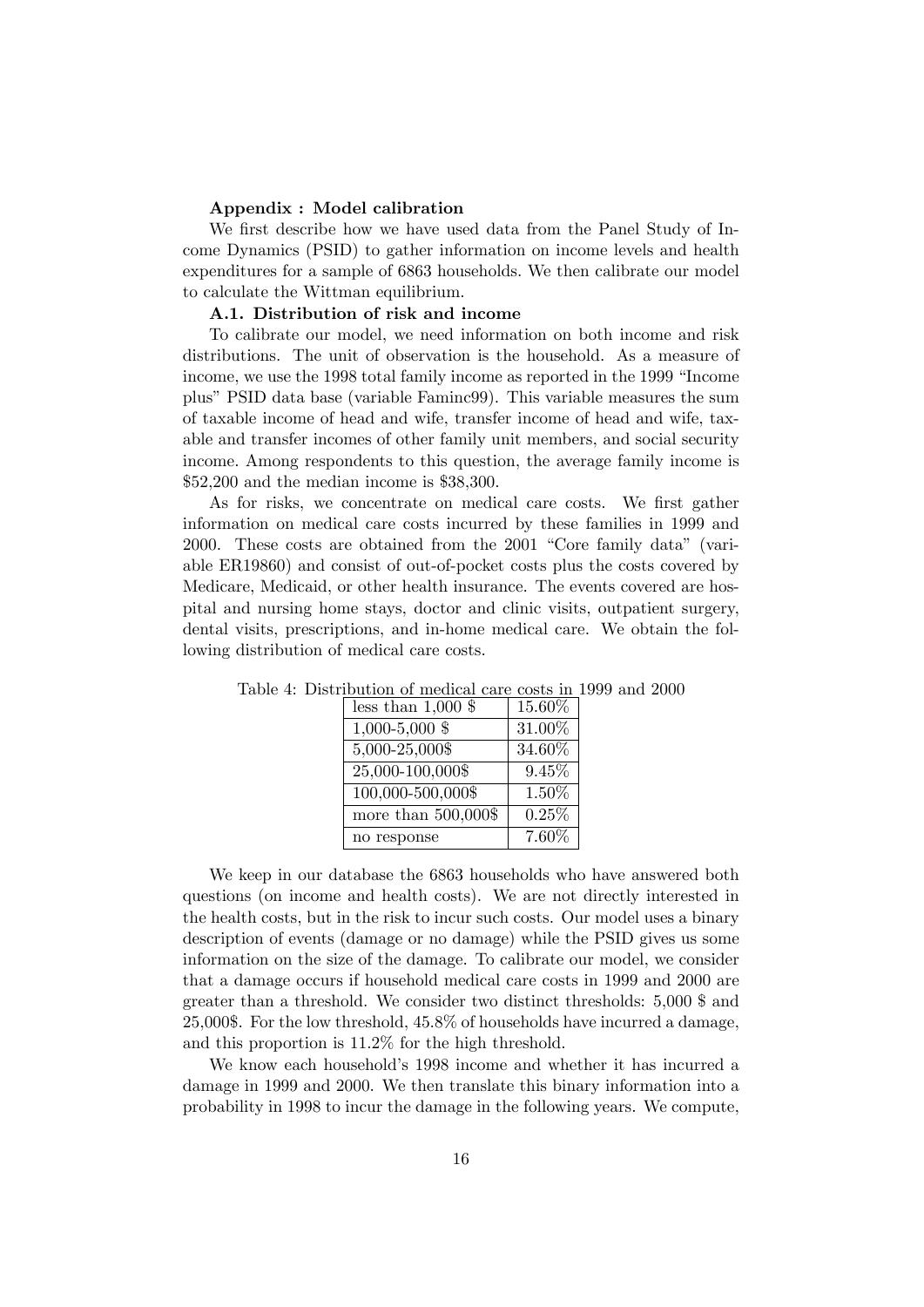for each percentile of the income distribution, the proportion of households incurring the damage. This proportion is then used as the proxy for the risk probability of all households in this income group. The joint distribution of risk and income we obtain exhibits a correlation between income and risk of  $-0.10$  for the low cost definition and 0.08 for the high one.

#### A.2. Political equilibrium

Given the discrete distribution of risk and income we cannot use the first-order approach to calculate the Wittman equilibria. We briefly explain the algorithm used before reporting our results.

We exploit the feature of the symmetric equilibrium in which both parties pick a policy equidistant from the population median.<sup>7</sup> Formally, for each coverage rate  $\delta^L$  proposed by the Left party we calculate the coverage rate  $m(\delta^L)$  for the Right party that makes the median voter indifferent. The function  $m(\delta^L)$  solves

$$
v(\delta^L, t_m) = v(m(\delta^L), t_m)
$$

where  $t_m$  is the median type. Thus we have

$$
m(\delta^L) \le \delta_m \le \delta^L,
$$

where  $\delta_m$  denotes the policy most favored by the median type (i.e., the Condorcet winner). We then use the following algorithm: (1) Start with  $\delta^L = \delta_m + \varepsilon$  for  $\varepsilon > 0$  small. (2) Compute  $\delta^R = m(\delta^L)$ . (3) Verify that the left party has no incentive to deviate. That is, study small deviations around  $\delta^L$  and compute the impact on the probability of winning the elections and on the average utility of its members. If all small deviations around  $\delta^L$  have effects of opposite signs on the winning probability and on the membership's utility, the EPWE has been found<sup>8</sup> and the procedure stops. If not, we increase slightly the value of  $\delta^L$  and go back to (2).

Using this algorithm, we have calculated the equilibrium policy pair for different values of the parameters. Table 4 summarizes the results we obtain with the two definitions of the damage and with two values for the political risk aversion parameter  $\alpha_p$ .

We obtain intuitively that the equilibrium outcome moves closer to the Condorcet winner as political risk aversion increases. Comparing the results obtained with the two definitions of the damage, we see that the Condorcet winning coverage rate decreases when the damage is high, but the policy proposed by the left party actually increases! This is due to the differing risks distribution when one moves from one definition of the damage to the other.

<sup>&</sup>lt;sup>7</sup>Equivalently this means that at equilibrium party L's membership is composed of all types lower than the median type and party  $R$  of all types above the median. Hence, each party has a 50% chance of winning the elections at equilibrium.

<sup>&</sup>lt;sup>8</sup>We check that, if party L has no incentive to deviate, this is also the case for party R.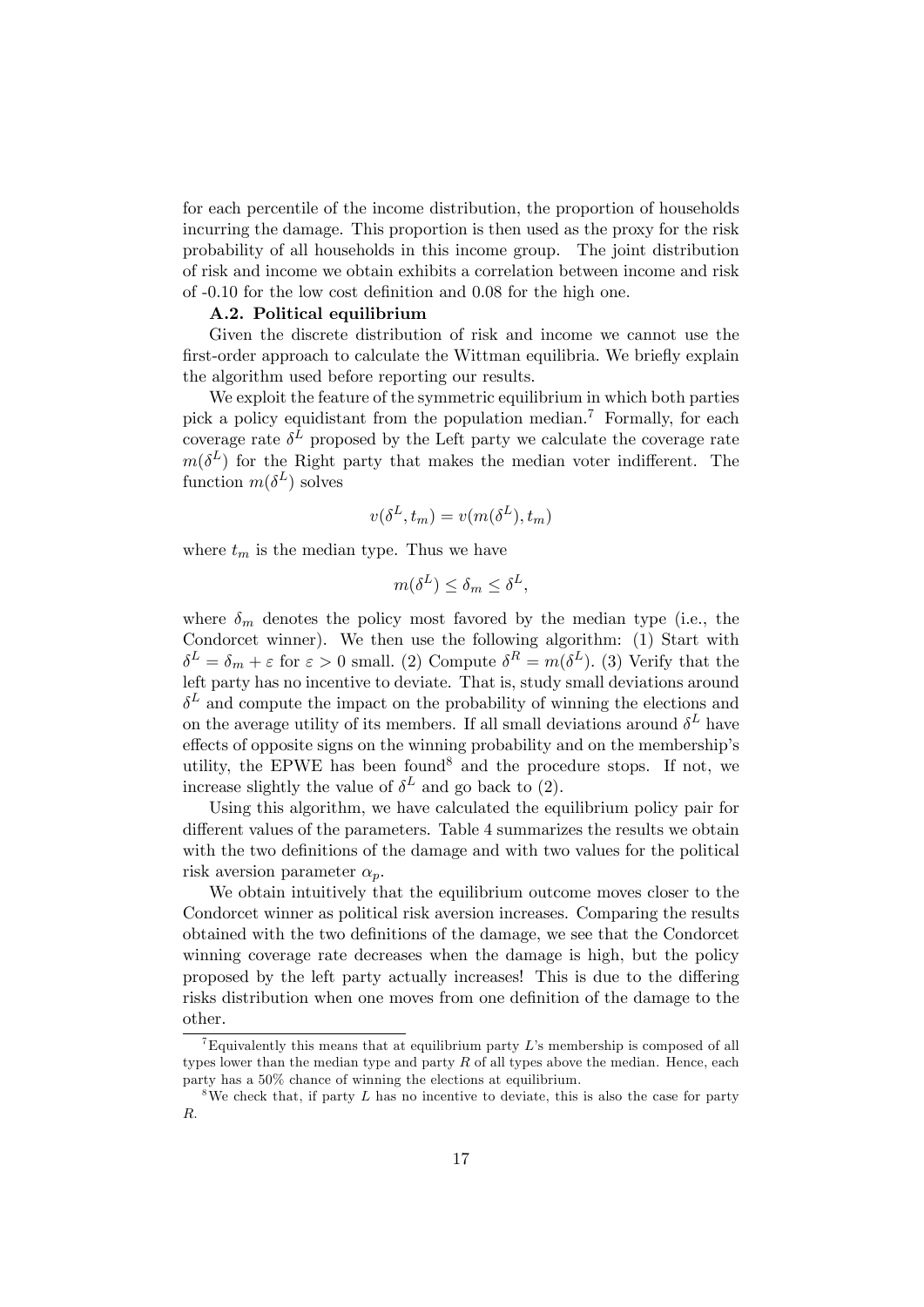$\alpha_p$  $\overline{\delta^L}$  $\overline{\delta^R}$  $\delta_m = E(\delta^L, \delta^R)$ Low damage  $0 \quad 56.7\% \dot{ } 39.3\% \dot{ } 48\%$  $0.05$  55.9\% 40.1\% 48\% High damage  $0 \t | 62.8\% | 12.4\% | 37.6\%$  $0.05 \, \mid 60.8\% \mid 14.4\% \mid 37.6\%$ 

Table 5: EPWE with PSID data (with  $\alpha = 0.05$ ,  $\eta = 0.4, \Delta = 0.1$ )

Acknowledgments. This paper is a major revision of our working paper previously circulated under the title "Policy-oriented parties and the choice between social and private insurance". This research was supported by the Belgian French community grant "Heterogeneity in social organizations" (ARC 05/10-331). This paper has been presented at the First Workshop of the RTN Project on Financing Retirement in Europe (Barcelona), Third Health Economics Workshop (Marseille) and at seminars held at Universidad Autónoma Barcelona, Universidad Pompeu Fabra and Toulouse. We wish to thank especially Jean-Charles Rochet, Paula Lopes, John Roemer and three anonymous referees for their comments. All remaining errors are ours.

### References

- [1] Alesina, A., Rosenthal, H., 1995. Partisan Politics, Divided Government, and the Economy. Cambridge University Press, Cambridge, MA.
- [2] Baron, D., 1993. Government formation and endogenous parties. American Political Science Review 87, 34–47.
- [3] Blomqvist, A., Horn, H., 1984. Public health insurance and optimal income taxation. Journal of Public Economics 24, 352-71.
- [4] Caplin, A., Nalebuff, B., 1997. Competition among institutions. Journal of Economic Theory  $72, 306-342$ .
- [5] Cremer, H., Pestieau, P., 1996. Redistributive taxation and social insurance. International Tax and Public Finance 3, 281–95.
- [6] De Donder, Ph., Hindriks, J., 2003. The politics of redistributive social insurance. Journal of Public Economics 87, 2639–2660.
- [7] Downs, A., 1951. An Economic Theory of Democracy. Harper Collins, New York.
- [8] Gouveia, M. , 1997. Majority rule and the public provision of a private good. Public Choice  $93, 221-44.$